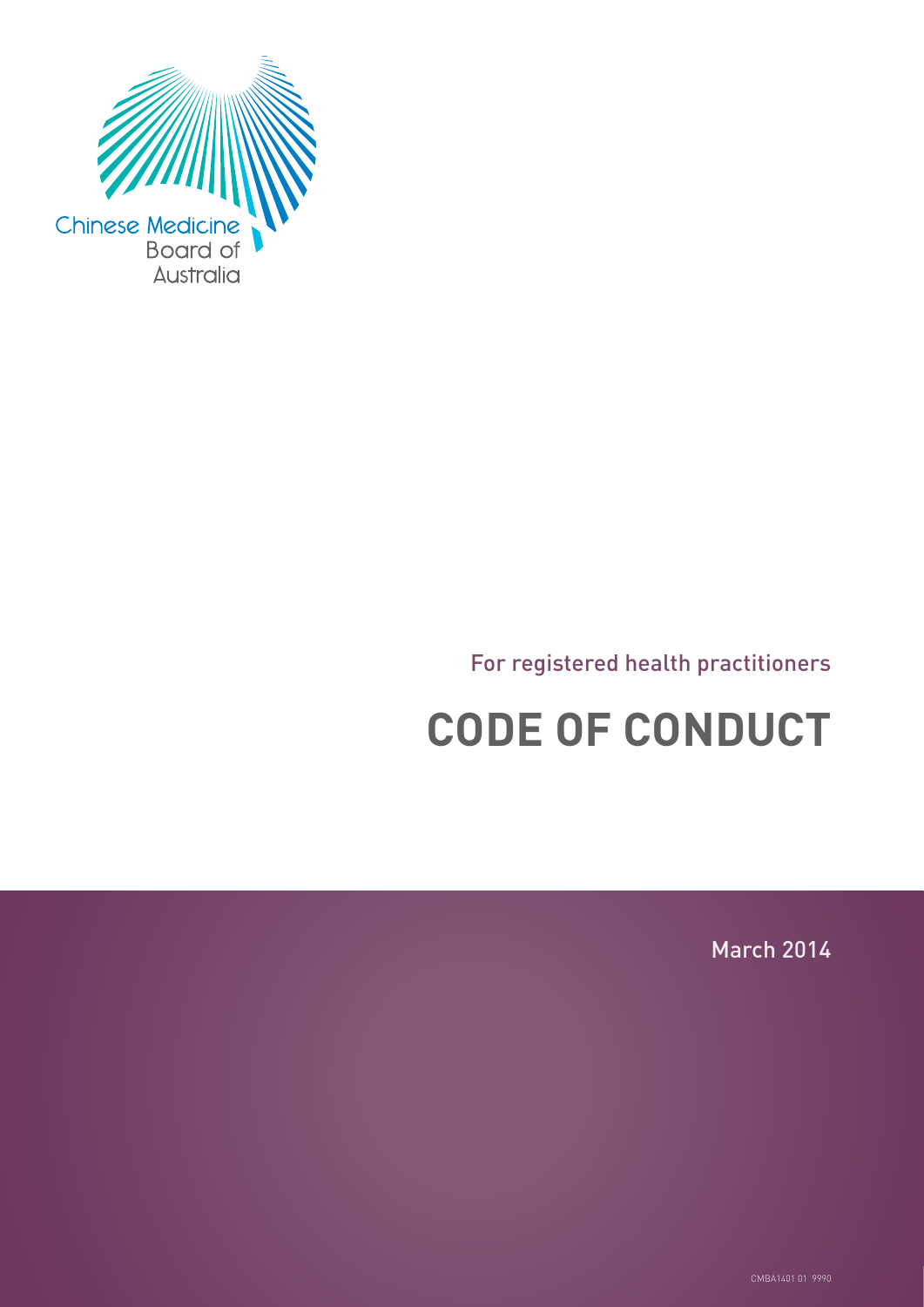### **About the National Boards and AHPRA**

The 14 National Boards regulating registered health practitioners in Australia are responsible for registering practitioners and students (except for in psychology, which has provisional psychologists), setting the standards that practitioners must meet, and managing notifications (complaints) about the health, conduct or performance of practitioners.

The Australian Health Practitioner Regulation Agency (AHPRA) works in partnership with the National Boards to implement the National Registration and Accreditation Scheme, under the Health Practitioner Regulation National Law, as in force in each state and territory (the National Law).

The core role of the National Boards and AHPRA is to protect the public.

### **About this code**

This code has been developed by most National Boards under section 39 of the National Law.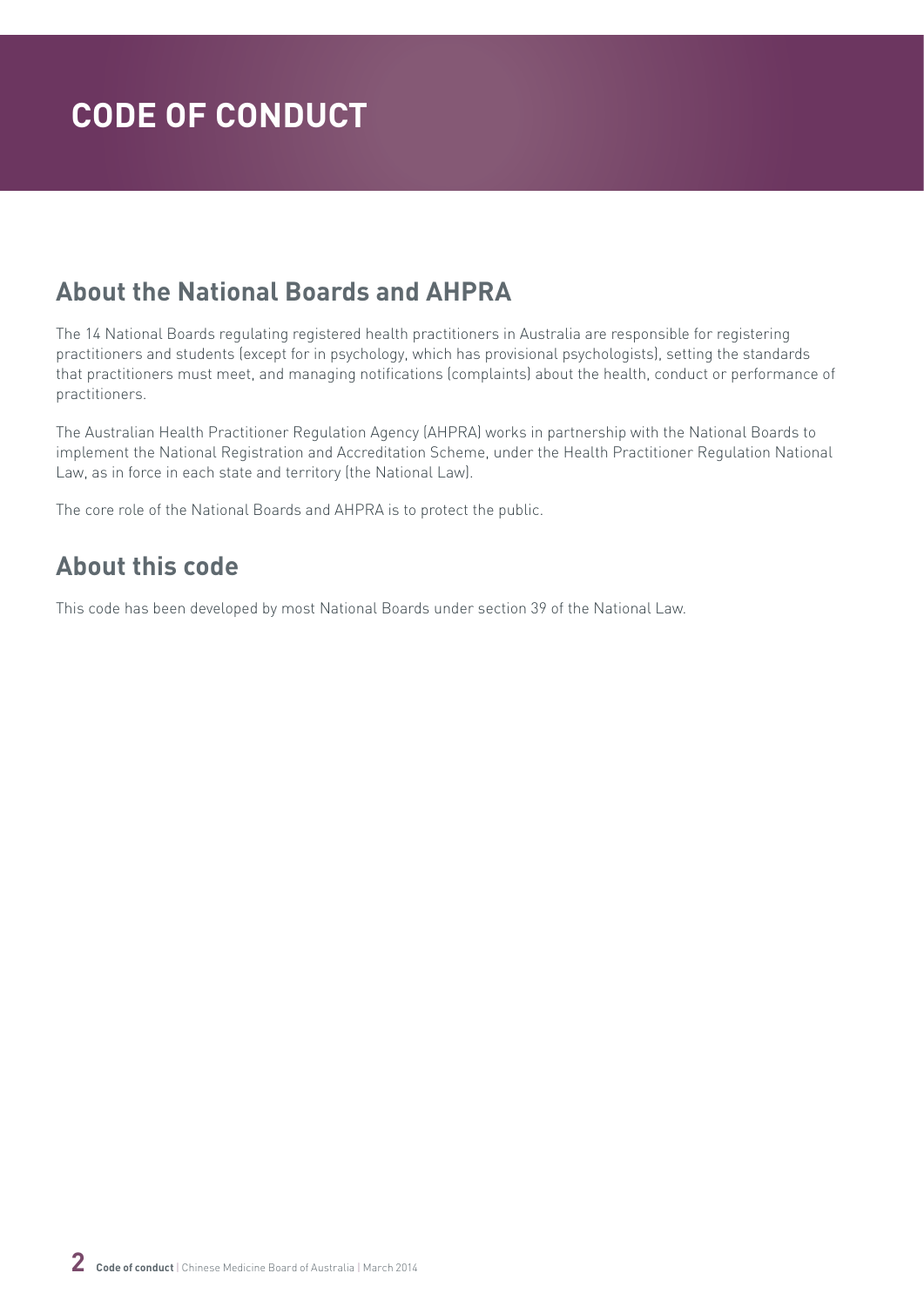### **Contents**

| Overview |      | 5                                      |    |
|----------|------|----------------------------------------|----|
| 1        |      | Introduction                           | 6  |
|          | 11   | Use of the code                        | 6  |
|          | 1.2  | Professional values and qualities      | 6  |
|          | 1.3  | Australia and Australian healthcare    | 7  |
|          | 1.4  | Substitute decision-makers             | 7  |
| 2        |      | Providing good care                    | 7  |
|          | 2.1  | Introduction                           | 7  |
|          | 2.2  | Good care                              | 8  |
|          | 2.3  | Shared decision-making                 | 8  |
|          | 2.4  | Decisions about access to care         | 9  |
|          | 2.5  | Treatment in emergencies               | 9  |
| 3        |      | Working with patients or clients       | 9  |
|          | 3.1  | Introduction                           | 9  |
|          | 3.2  | Partnership                            | 9  |
|          | 3.3  | Effective communication                | 10 |
|          | 3.4  | Confidentiality and privacy            | 11 |
|          | 3.5  | Informed consent                       | 11 |
|          | 3.6  | Children and young people              | 12 |
|          | 3.7  | Culturally safe and sensitive practice | 12 |
|          | 3.8  | Patients who may have additional needs | 12 |
|          | 3.9  | Relatives, carers and partners         | 13 |
|          | 3.10 | Adverse events and open disclosure     | 13 |
|          | 3.11 | When a complaint is made               | 13 |

|   |      | 3.12 End-of-life care                             | 13 |
|---|------|---------------------------------------------------|----|
|   | 3.13 | Ending a professional relationship                | 14 |
|   | 3.14 | Understanding boundaries                          | 14 |
|   | 3.15 | Working with multiple clients                     | 14 |
|   | 3.16 | Closing or relocating a practice                  | 14 |
| 4 |      | Working with other practitioners                  | 15 |
|   | 4.1  | Introduction                                      | 15 |
|   | 4.2  | Respect for colleagues and other<br>practitioners | 15 |
|   | 4.3  | Delegation, referral and handover                 | 15 |
|   | 4.4  | Teamwork                                          | 15 |
|   | 4.5  | Coordinating care with other<br>practitioners     | 16 |
|   |      |                                                   |    |
| 5 |      | Working within the healthcare system              | 16 |
|   | 5.1  | Introduction                                      | 16 |
|   | 5.2  | Wise use of healthcare resources                  | 16 |
|   | 5.3  | Health advocacy                                   | 16 |
|   |      | 5.4 Public health                                 | 16 |
| 6 |      | Minimising risk                                   | 17 |
|   |      | 6.1 Introduction                                  | 17 |
|   | 6.2  | Risk management                                   | 17 |
|   | 6.3  | Practitioner performance                          | 17 |
| 7 |      | Maintaining professional performance              | 18 |
|   | 7.1  | Introduction                                      | 18 |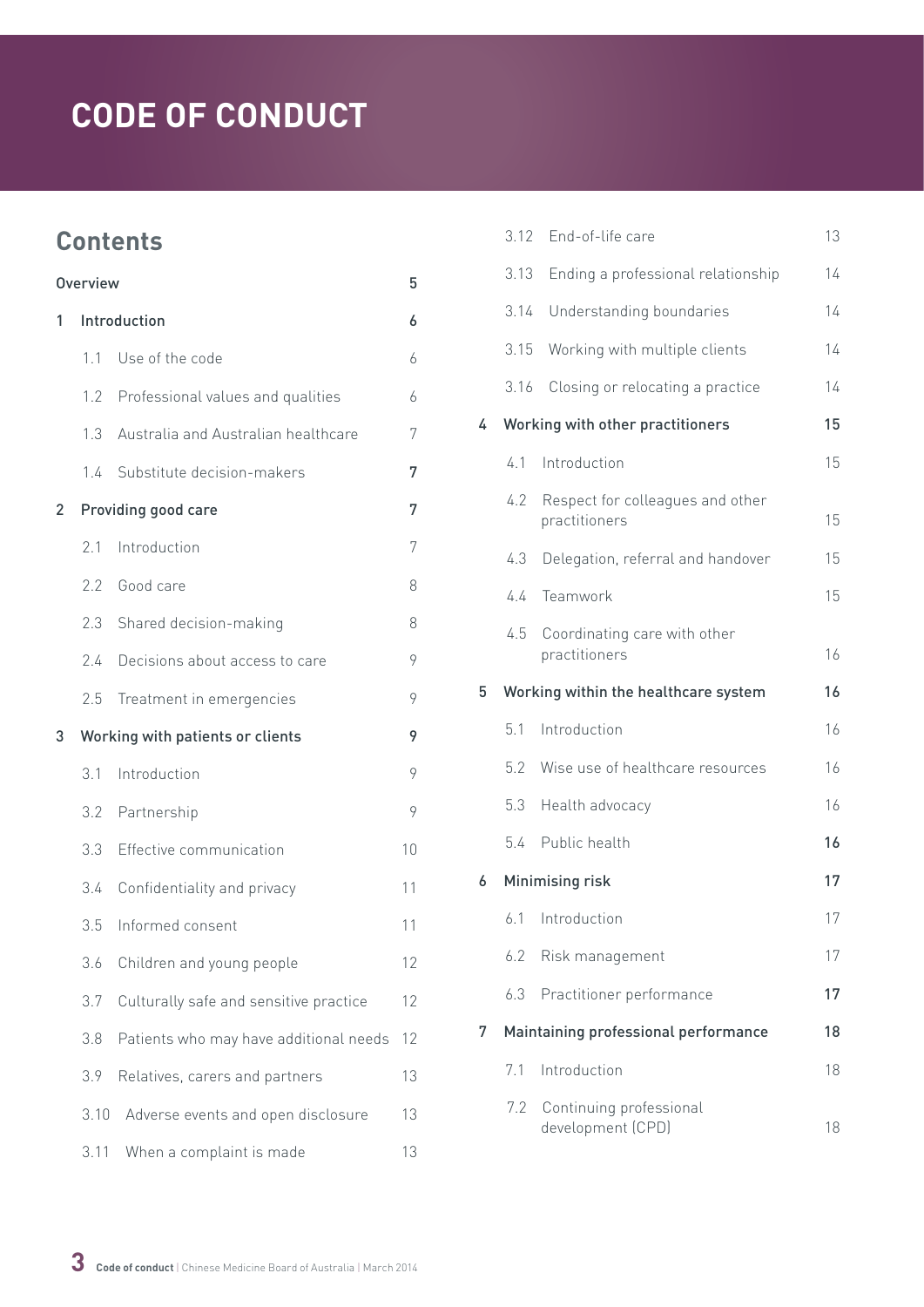| 8  |      | Professional behaviour                    | 18 |
|----|------|-------------------------------------------|----|
|    | 8.1  | Introduction                              | 18 |
|    | 8.2  | Professional boundaries                   | 18 |
|    | 8.3  | Reporting obligations                     | 18 |
|    | 8.4  | Health records                            | 19 |
|    | 8.5  | Insurance                                 | 19 |
|    | 8.6  | Advertising                               | 19 |
|    | 8.7  | Legal, insurance and other assessments    | 19 |
|    | 8.8  | Reports, certificates and giving evidence | 20 |
|    | 8.9  | Curriculum vitae                          | 20 |
|    | 8.10 | Investigations                            | 20 |
|    | 8.11 | Conflicts of interest                     | 20 |
|    | 8.12 | Financial and commercial dealings         | 21 |
|    |      |                                           |    |
|    |      | <b>Ensuring practitioner health</b>       | 21 |
| 9  | 9.1  | Introduction                              | 21 |
|    | 9.2  | Practitioner health                       | 21 |
|    | 9.3  | Other practitioners' health               | 22 |
|    |      | 10 Teaching, supervising and assessing    | 22 |
|    | 10.1 | Introduction                              | 22 |
|    | 10.2 | Teaching and supervising                  | 22 |
|    | 10.3 | Assessing colleagues                      | 23 |
|    | 10.4 | Students                                  | 23 |
| 11 |      | <b>Undertaking research</b>               | 23 |
|    | 11.1 | Introduction                              | 23 |
|    |      | 11.2 Research ethics                      | 23 |

| <b>References</b>  | 24 |
|--------------------|----|
| <b>Definitions</b> | 24 |
| <b>Review</b>      | 25 |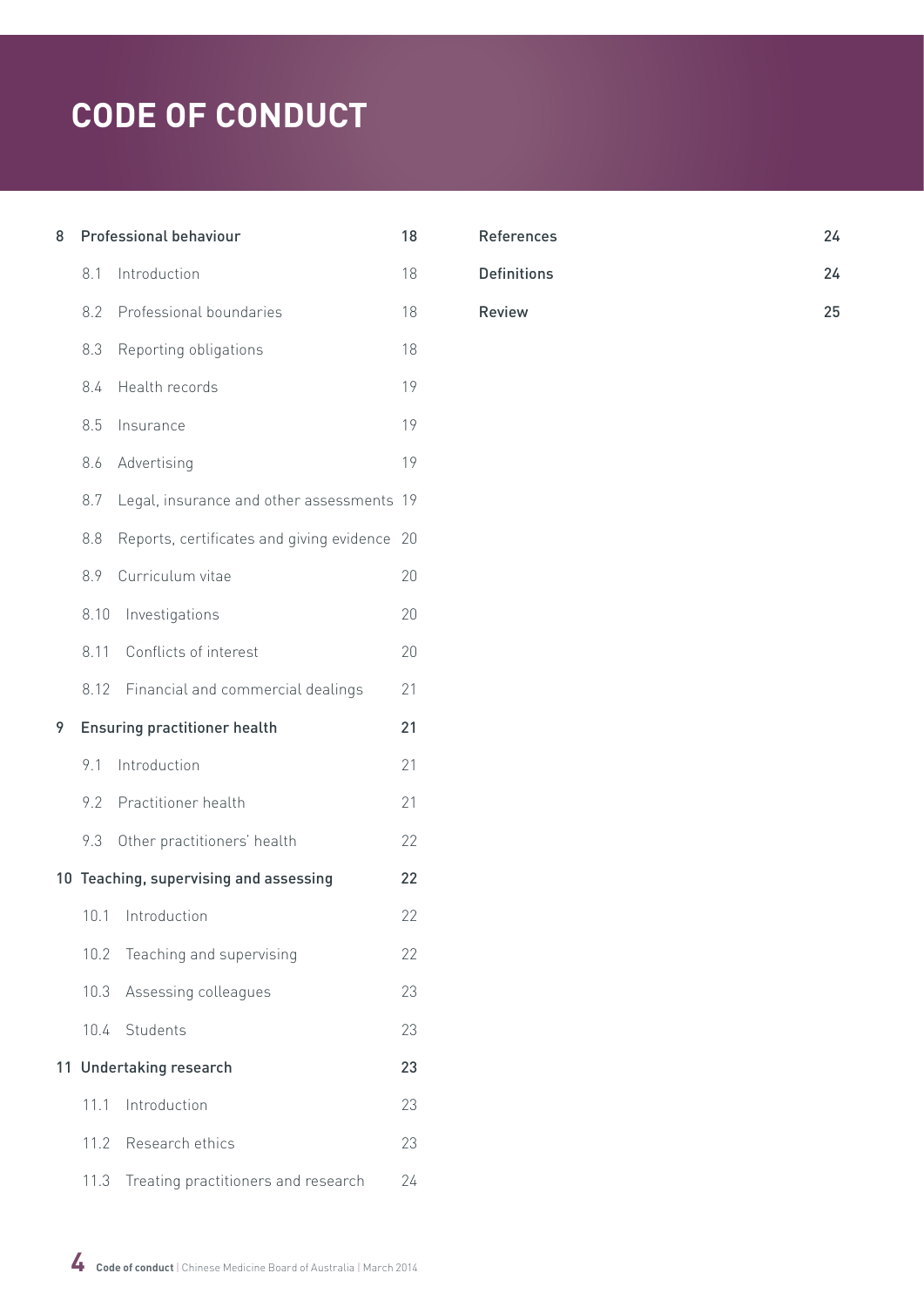### <span id="page-4-0"></span>**Overview**

This code seeks to assist and support registered health practitioners to deliver effective regulated health services within an ethical framework. Practitioners have a duty to make the care of patients or clients their first concern and to practise safely and effectively. Maintaining a high level of professional competence and conduct is essential for good care.

The code contains important standards for practitioner behaviour in relation to:

- providing good care, including shared decisionmaking
- working with patients or clients
- working with other practitioners
- working within the healthcare system
- minimising risk
- maintaining professional performance
- professional behaviour and ethical conduct
- ensuring practitioner health
- teaching, supervising and assessing, and
- research.

Making decisions about healthcare is the shared responsibility of the practitioner and the patients or clients (or their representative).

Relationships based on openness, trust and good communication will enable practitioners to work in partnership with their patients or clients. An important part of the practitioner–patient/client relationship is effective communication, in all forms, including in person, written and electronic.

Practitioners have ethical and legal obligations to protect the privacy of people requiring and receiving care. Patients or clients have a right to expect that practitioners and their staff will hold information about

them in confidence, unless information is required to be released by law or public interest considerations.

Practitioners need to obtain informed consent for the care that they provide to their patients or clients. Caring for children and young people brings additional responsibilities for practitioners.

Good practice involves genuine efforts to understand the cultural needs and contexts of different patients or clients to obtain good health outcomes. Practitioners need to be aware that some patients or clients have additional needs and modify their approach appropriately.

When adverse events occur, practitioners have a responsibility to be open and honest in communication with patients or clients to review what has occurred.

In some circumstances, the relationship between a practitioner and a patient or client may become ineffective or compromised and may need to end.

Good relationships with colleagues and other practitioners strengthen the practitioner–patient/client relationship and enhance care.

Practitioners have a responsibility to contribute to the effectiveness and efficacy of the healthcare system.

Minimising risk to patients or clients is a fundamental component of practice. Good practice involves understanding and applying the key principles of risk minimisation and management to practice.

Maintaining and developing a practitioner's knowledge, skills and professional behaviour are core aspects of good practice.

Teaching, supervising and mentoring practitioners and students is important for the development of practitioners and for the care of patients or clients. It is part of good practice to contribute to these activities, and provide support, assessment, feedback and supervision for colleagues, practitioners in training and students.

Underpinning this code is the assumption that practitioners will exercise their professional judgement to deliver the best possible outcome for their patients.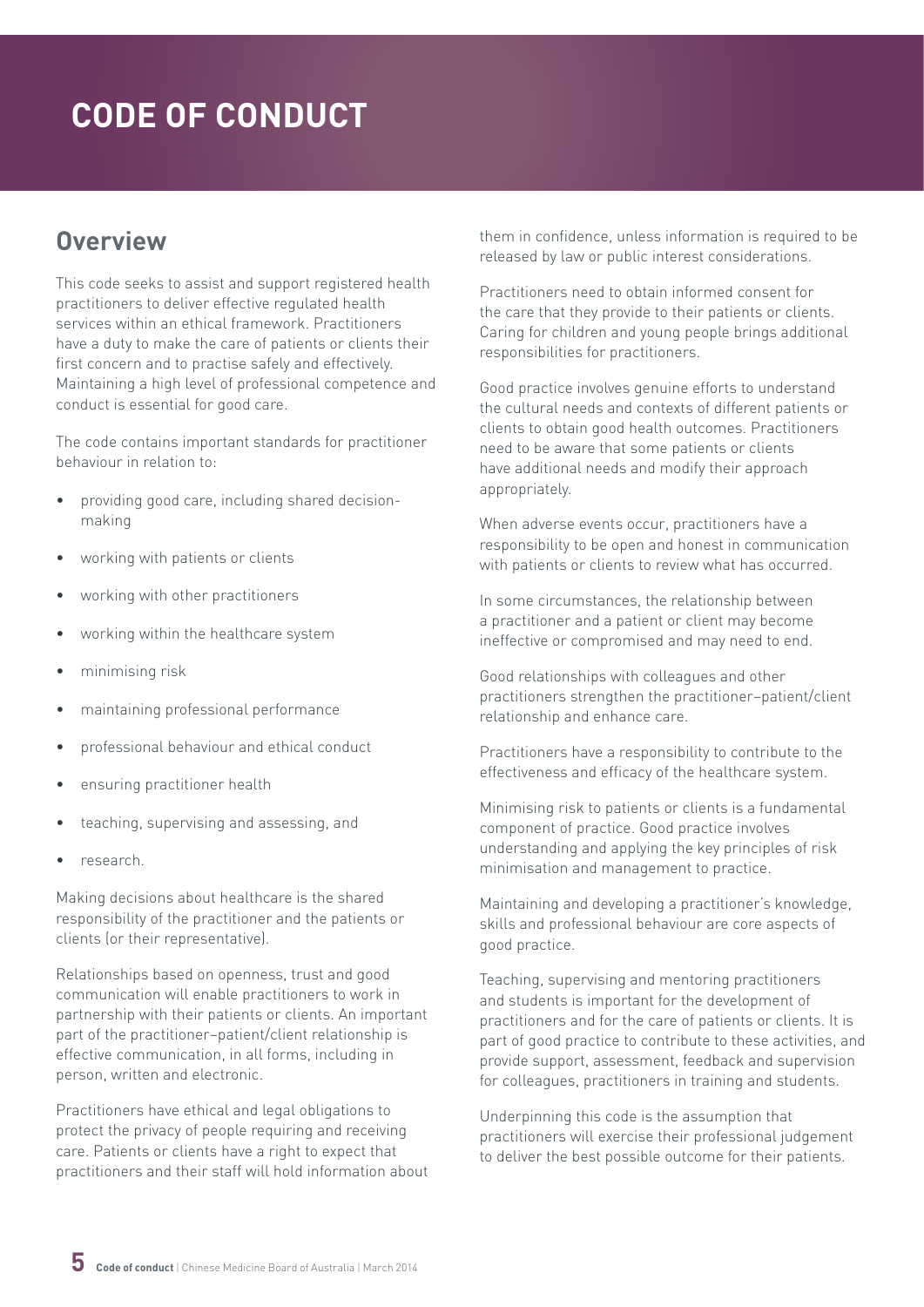### <span id="page-5-0"></span>**1 Introduction**

#### 1.1 Use of the code

This code seeks to assist and support practitioners to deliver appropriate, effective services within an ethical framework. Practitioners have a professional responsibility to be familiar with this code and to apply the guidance it contains.

This code will be used:

- to support individual practitioners in the challenging task of providing good healthcare and fulfilling their professional roles and to provide a framework to guide professional judgement
- to assist National Boards in their role of protecting the public by setting and maintaining standards of good practice – Boards will use this code when evaluating the professional conduct of practitioners. If professional conduct varies significantly from this code, practitioners should be prepared to explain and justify their decisions and actions and serious or repeated failure to meet this code may have consequences for registration
- as an additional resource for a range of uses that contribute to enhancing the culture of professionalism in the Australian health system: for example, in practitioner education; orientation, induction and supervision of students; and by administrators and policy makers in hospitals, health services and other institutions, and
- as a quide to the public and consumers of health services about what good practice is and the standard of behavior they should expect from health practitioners.

Practitioners must always act in accordance with the law. The code is not a substitute for the provisions of the Health Practitioner Regulation National Law, as in force in each state and territory (the National Law), other relevant legislation and case law. If there is any conflict between the code and the law, the law takes precedence. Practitioners need to be aware of and comply with, the standards, guidelines and policies of their National Board.

The code does not address in detail the range of general legal obligations that apply to practitioners, such as those under privacy, child protection and anti-discrimination legislation; responsibilities to employees and other individuals present at a practice under workplace health and safety legislation; and vicarious liability for employees under the general law. Practitioners should ensure that they are aware of their legal obligations and act in accordance with them.

This code is not an exhaustive study of professional ethics or an ethics guide. It does not address the standards of practice within individual health professions or disciplines. These standards of practice are generally found in documents issued by the relevant National Boards and/or professional bodies.

While good healthcare respects the rights of patients or clients, this code is not a charter of rights (an example of a charter is the *Australian charter of healthcare rights* issued by the Australian Commission on Safety and Quality in Health Care and available at [www.safetyandquality.gov.au\)](http://www.safetyandquality.gov.au).

The focus of this code is on good practice and professional behaviour. It is not intended as a mechanism to address disputes between professional colleagues, e.g. in relation to termination of business relationships and disputes over patients or clients.

#### 1.2 Professional values and qualities

While individual practitioners have their own personal beliefs and values, there are certain professional values on which all practitioners are expected to base their practice. These professional values apply to the practitioner's conduct regardless of the setting, including in person and electronically, e.g. social media, e-health etc.

Practitioners have a duty to make the care of patients or clients their first concern and to practise safely and effectively. They must be ethical and trustworthy. Patients or clients trust practitioners because they believe that, in addition to being competent, practitioners will not take advantage of them and will display qualities such as integrity, truthfulness, dependability and compassion. Patients or clients also rely on practitioners to protect their confidentiality.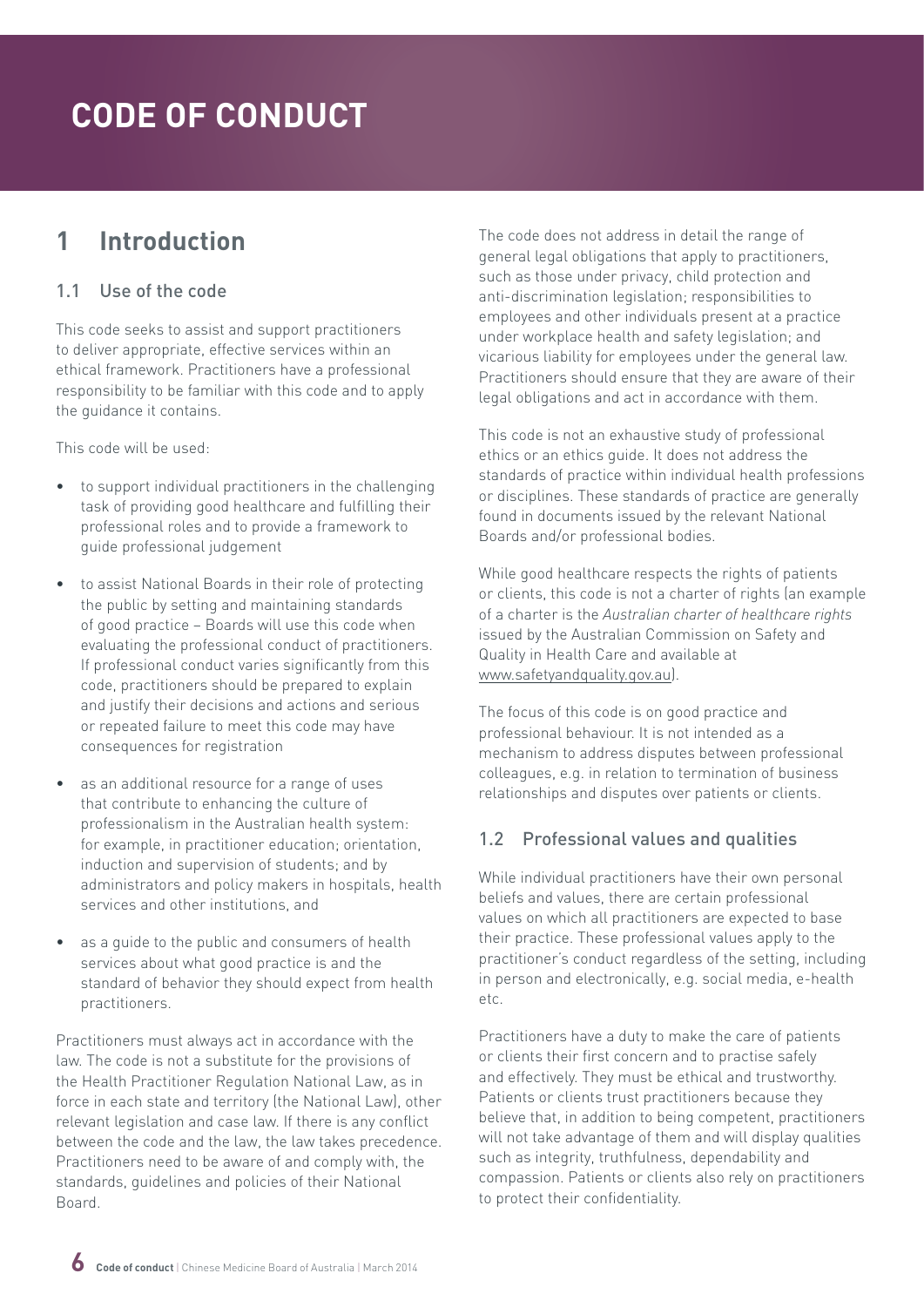<span id="page-6-0"></span>Practitioners have a responsibility to protect and promote the health of individuals and the community.

Good practice is centred on patients or clients. It involves practitioners understanding that each patient or client is unique and working in partnership with patients or clients, adapting what they do to address the needs and reasonable expectations of each person. This includes cultural awareness: being aware of their own culture and beliefs and respectful of the beliefs and cultures of others, and recognising that these cultural differences may impact on the practitioner–patient/ client relationship and on the delivery of services. Good practice also includes being aware that differences such as gender, sexuality, age, belief systems and other anti-discrimination grounds in relevant legislation may influence care needs, and avoiding discrimination on the basis of these differences.

Effective communication in all forms underpins every aspect of good practice.

Professionalism embodies all the qualities described here and includes self-awareness and self-reflection. Practitioners are expected to reflect regularly on whether they are practising effectively, on what is happening in their relationships with patients or clients and colleagues, and on their own health and wellbeing. They have a duty to keep their skills and knowledge up to date, refine and develop their clinical judgement as they gain experience, and contribute to their profession.

Practitioners have a responsibility to recognise and work within the limits of their competence and scope of practice. Scopes of practice vary according to different roles; for example, practitioners, researchers and managers will all have quite different competence and scopes of practice. To illustrate, in relation to working within their scope of practice, practitioners may need to consider whether they have the appropriate qualifications and experience to provide advice on over the counter and scheduled medicines, herbal remedies, vitamin supplements, etc.

Practitioners should be committed to safety and quality in healthcare (the Australian Commission on Safety and Quality in Health Care is at [www.safetyandquality.gov.au](http://www.safetyandquality.gov.au) – also see the references section at the end of this code).

#### 1.3 Australia and Australian healthcare

Australia is culturally and linguistically diverse. We inhabit a land that, for many ages, was held and cared for by Aboriginal and/or Torres Strait Islander Australians, whose history and culture have uniquely shaped our nation. Our society is further enriched by the contribution of people from many nations who have made Australia their home.

Practitioners in Australia reflect the cultural diversity of our society and this diversity strengthens the health professions.

There are many ways to practise a health profession in Australia. Practitioners have critical roles in caring for people who are unwell, assisting people to recover and seeking to keep people well. This code focuses on these roles. For practitioners with roles that involve little or no contact with patients or clients, not all of this code may be relevant, but the underpinning principles will still apply.

#### 1.4 Substitute decision-makers

There are several conditions or situations in which patients or clients may have limited competence or capacity to make independent decisions about their health care; for example, people with dementia or acute conditions that temporarily affect competence and children or young people, depending on their age and capacity (see Section 3.5 *Informed consent*).

In this code, reference to the terms 'patients or clients' also includes substitute decision-makers for patients or clients who do not have the capacity to make their own decisions. These can be parents or a legally appointed decision-maker. If in doubt, seek advice from the relevant guardianship authority.

### **2 Providing good care**

#### 2.1 Introduction

Care of the patient or client is the primary concern for health professionals in clinical practice. Providing good care includes: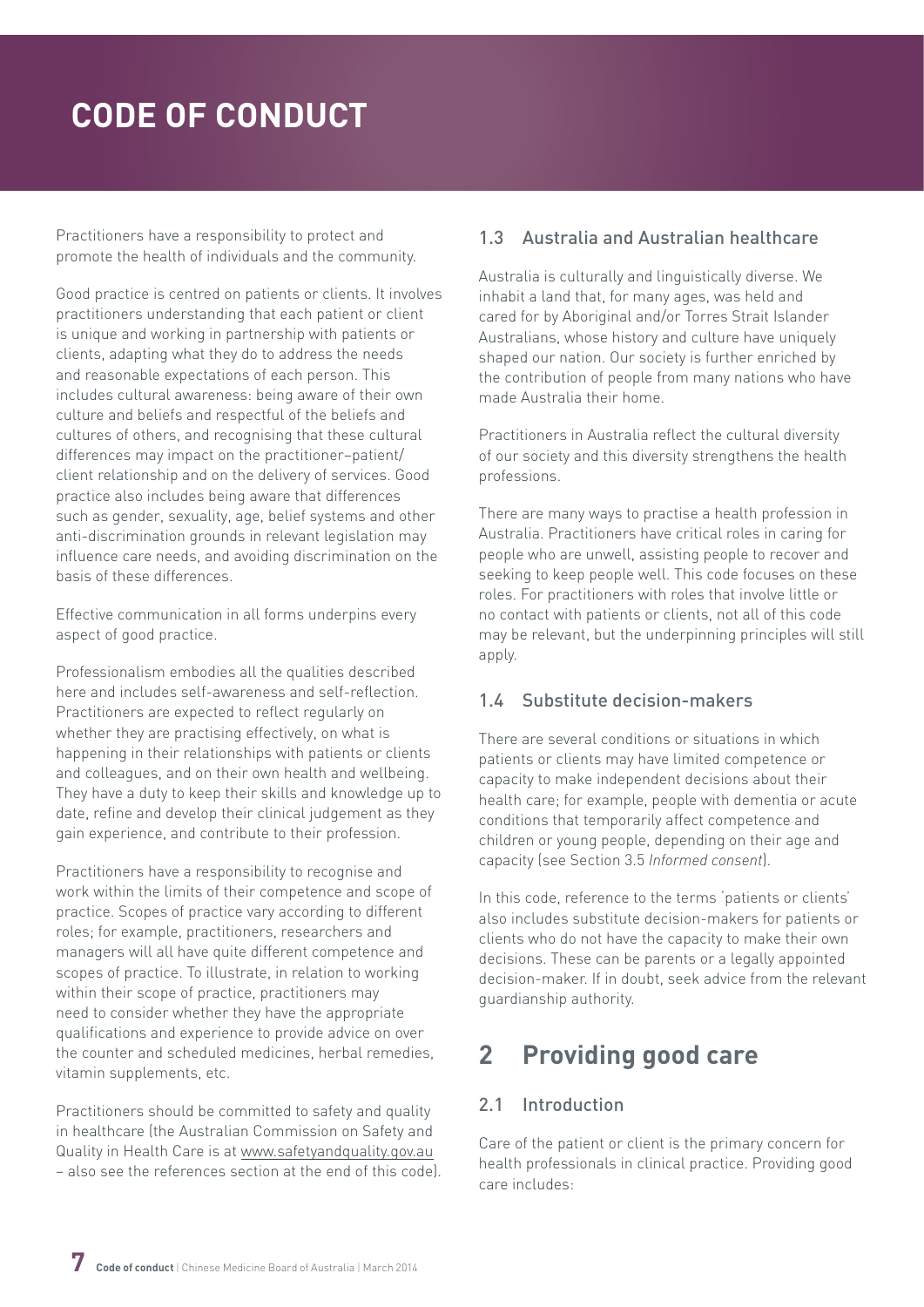- <span id="page-7-0"></span>a) assessing the patient or client, taking into account their history, views and an appropriate physical examination where relevant; the history includes relevant psychological, social and cultural aspects
- b) formulating and implementing a suitable management plan (including providing treatment and advice and, where relevant, arranging investigations and liaising with other treating practitioners)
- c) facilitating coordination and continuity of care
- d) recognising the limits to a practitioner's own skills and competence and referring a patient or client to another practitioner when this is in the best interests of the patients or clients, and
- e) recognising and respecting the rights of patients or clients to make their own decisions.

#### 2.2 Good care

Maintaining a high level of professional competence and conduct is essential for good care. Good practice involves:

- a) recognising and working within the limits of a practitioner's competence and scope of practice, which may change over time
- b) ensuring that practitioners maintain adequate knowledge and skills to provide safe and effective care
- c) when moving into a new area of practice, ensuring that a practitioner has undertaken sufficient training and/or qualifications to achieve competency in that area
- d) practising patient/client-centred care, including encouraging patients or clients to take interest in, and responsibility for, the management of their health and supporting them in this
- e) maintaining adequate records (see Section 8.4 *Health records*)
- f) considering the balance of benefit and harm in all clinical management decisions
- g) communicating effectively with patients or clients (see Section 3.3 *Effective communication*)
- h) providing treatment options based on the best available information and not influenced by financial gain or incentives
- i) taking steps to alleviate the symptoms and distress of patients or clients, whether or not a cure is possible
- j) supporting the right of the patient or client to seek a second opinion
- k) consulting and taking advice from colleagues when appropriate
- l) making responsible and effective use of the resources available to practitioners (see Section 5.2 *Wise use of healthcare resources*)
- m) ensuring that the personal views of a practitioner do not affect the care of a patient or client adversely
- n) practising in accordance with the current and accepted evidence base of the health profession, including clinical outcomes
- o) evaluating practice and the decisions and actions in providing good care, and
- p) facilitating the quality use of therapeutic products based on the best available evidence and the patient or client's needs.

#### 2.3 Shared decision-making

Making decisions about healthcare is the shared responsibility of the treating practitioner and the patient or client who may wish to involve their family, carer/s and/or others. Practitioners have the responsibility to create and foster conditions for this to occur. (Also see Section 1.4 *Substitute decision-makers.*)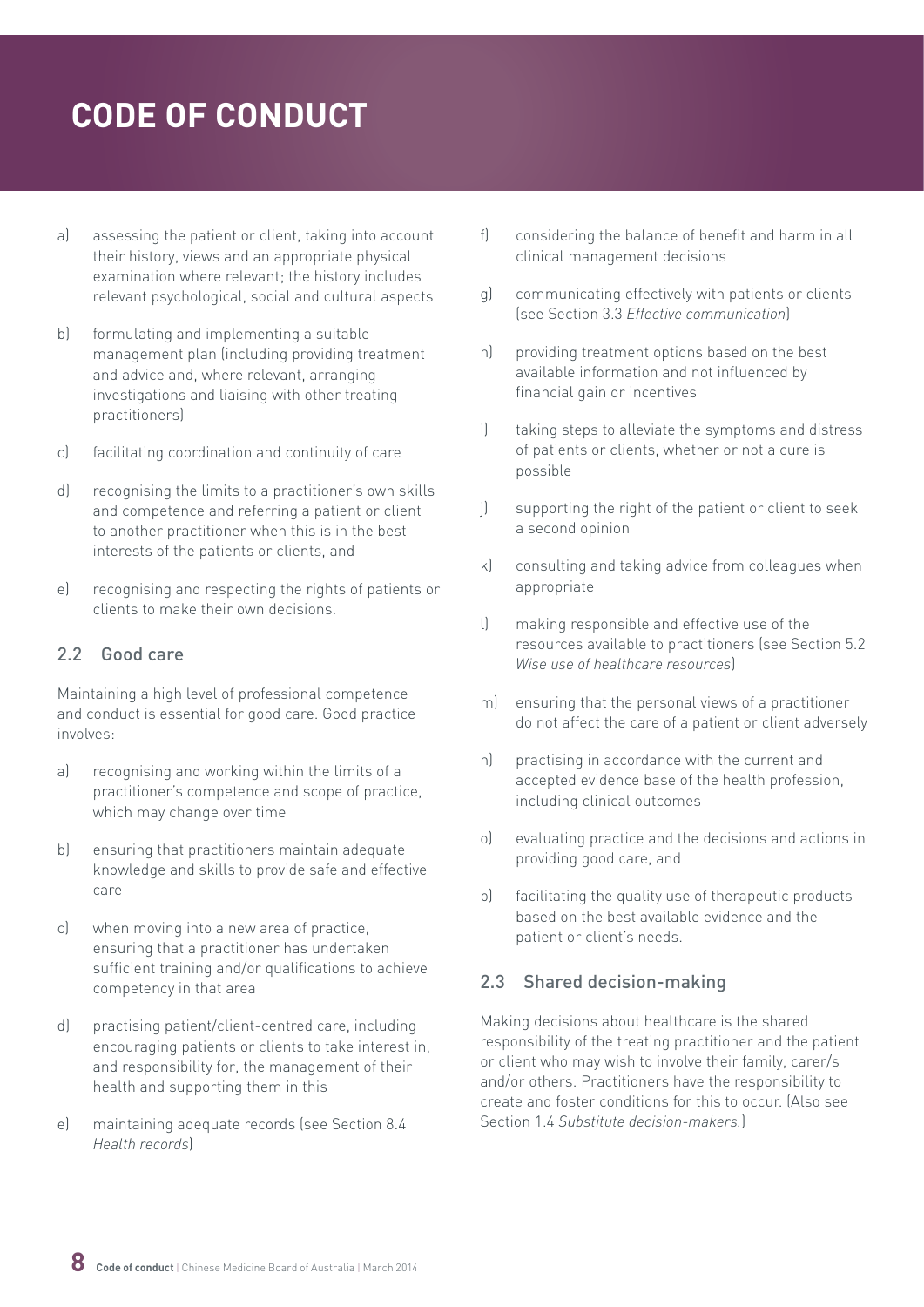#### <span id="page-8-0"></span>2.4 Decisions about access to care

Practitioner decisions about access to care need to be free from bias and discrimination. Good practice involves:

- a) treating patients or clients with respect at all times
- b) not prejudicing the care of a patient or client because a practitioner believes that the behaviour of the patient or client has contributed to their condition
- c) upholding the duty to the patient or client and not discriminating on grounds irrelevant to healthcare, including race, religion, sex, disability or other grounds specified in anti-discrimination legislation
- d) investigating and treating patients or clients on the basis of clinical need and the effectiveness of the proposed investigations or treatment, and not providing unnecessary services or encouraging the indiscriminate or unnecessary use of health services
- e) keeping practitioners and their staff safe when caring for patients or clients; while action should be taken to protect practitioners and their staff if a patient or client poses a risk to health or safety, the patient or client should not be denied care, if reasonable steps can be taken to keep practitioners and their staff safe
- f) being aware of a practitioner's right to not provide or participate directly in treatments to which the practitioner objects conscientiously, informing patients or clients and, if relevant, colleagues of the objection, and not using that objection to impede access to treatments that are legal, and
- g) not allowing moral or religious views to deny patients or clients access to healthcare, recognising that practitioners are free to decline to provide or participate in that care personally.

#### 2.5 Treatment in emergencies

Treating patients or clients in emergencies requires practitioners to consider a range of issues, in addition to the provision of best care. Good practice involves offering assistance in an emergency that takes account of the practitioner's own safety, skills, the availability of other options and the impact on any other patients or clients under the practitioner's care, and continuing to provide that assistance until services are no longer required.

### **3 Working with patients or clients**

#### 3.1 Introduction

Relationships based on respect, trust and good communication will enable practitioners to work in partnership with patients or clients.

#### 3.2 Partnership

A good partnership between a practitioner and the person they are caring for requires high standards of personal conduct. This involves:

- a) being courteous, respectful, compassionate and honest
- b) treating each patient or client as an individual
- c) protecting the privacy and right to confidentiality of patients or clients, unless release of information is required by law or by public interest considerations
- d) encouraging and supporting patients or clients and, when relevant, their carer/s or family in caring for themselves and managing their health
- e) encouraging and supporting patients or clients to be well-informed about their health and assisting patients or clients to make informed decisions about their healthcare activities and treatments by providing information and advice to the best of a practitioner's ability and according to the stated needs of patients or clients
- f) respecting the right of the patient or client to choose whether or not they participate in any treatment or accept advice, and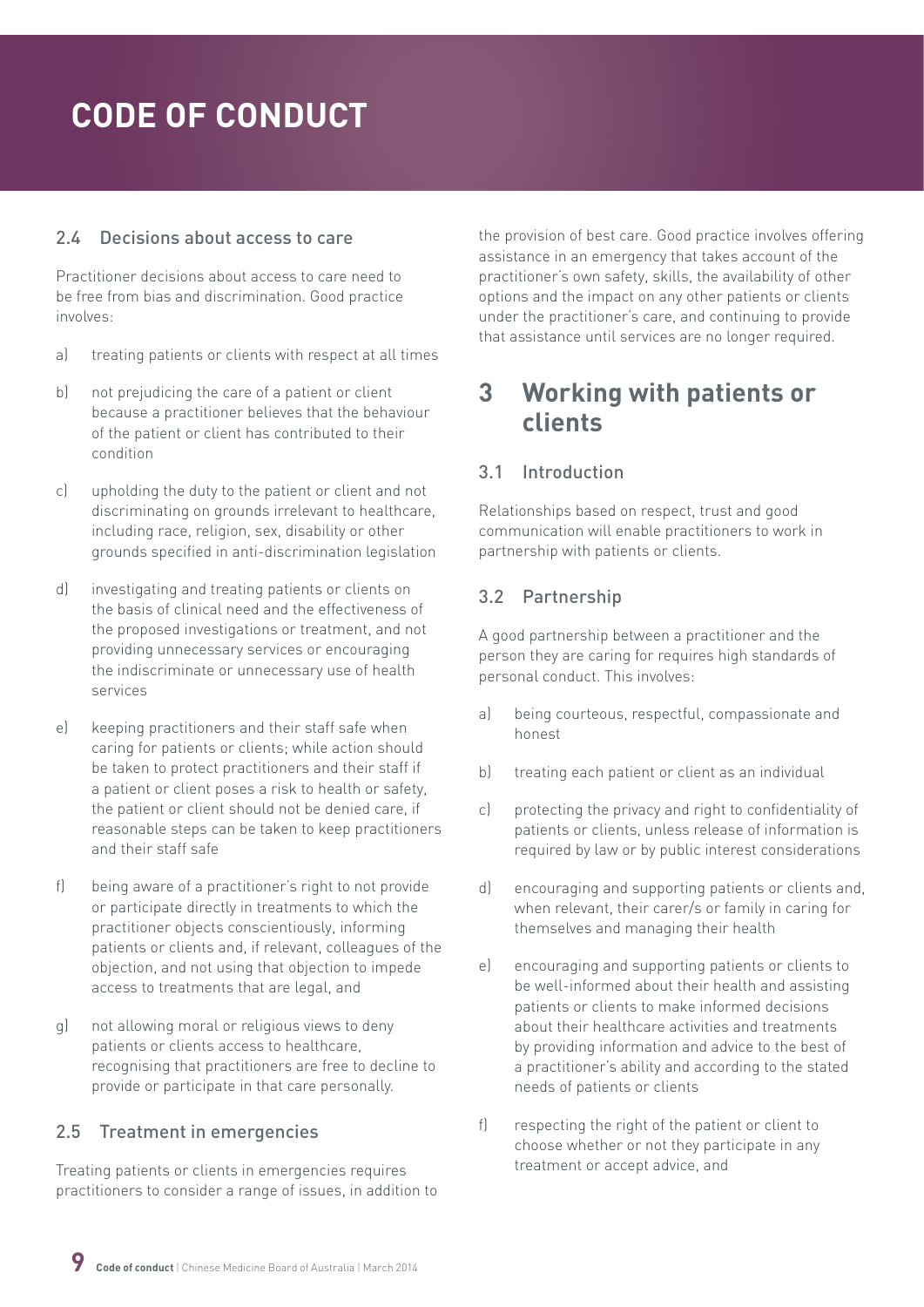<span id="page-9-0"></span>g) recognising that there is a power imbalance in the practitioner–patient/client relationship and not exploiting patients or clients physically, emotionally, sexually or financially (also see Section 8.2 *Professional boundaries* and Section 8.12 *Financial and commercial dealings*).

#### 3.3 Effective communication

An important part of the practitioner–patient/client relationship is effective communication. This involves:

- a) listening to patients or clients, asking for and respecting their views about their health and responding to their concerns and preferences
- b) awareness of health literacy issues and taking health literacy into account and/or adjusting their communication in response
- c) encouraging patients or clients to tell a practitioner about their condition and how they are managing it, including any other health advice they have received, any prescription or other medications they have been prescribed and any other therapies they are using
- d) informing patients or clients of the nature of and need for all aspects of their clinical care, including examination and investigations, and giving them adequate opportunity to question or refuse intervention and treatment
- e) discussing with patients or clients their condition and the available healthcare options, including their nature, purpose, possible positive and adverse consequences, limitations and reasonable alternatives wherever they exist
- f) endeavouring to confirm that a patient or client understands what a practitioner has said
- g) ensuring that patients or clients are informed of the material risks associated with any part of a proposed management plan
- h) responding to questions from patients or clients and keeping them informed about their clinical progress
- i) making sure, whenever practical, that arrangements are made to meet the specific language, cultural and communication needs of patients or clients and being aware of how these needs affect understanding
- j) becoming familiar with, and using wherever necessary, qualified language interpreters or cultural interpreters to help meet the communication needs of patients or clients, including those who require assistance because of their English skills, or because they are speech or hearing impaired (wherever possible, practitioners should use trained translators and interpreters rather than family members or other staff)
- k) when using interpreters:
	- taking reasonable steps to ensure that the interpreter is competent to work as an interpreter in the relevant context
	- taking reasonable steps to ensure that the interpreter is not in a relationship with the patient or client that may impair the interpreter's judgement
	- taking reasonable steps to ensure that the interpreter will keep confidential the existence and content of the service provided to the patient or client
	- taking reasonable steps to ensure that the interpreter is aware of any other relevant provisions of this code, and
	- obtaining informed consent from the patient or client to use the selected interpreter
- l) using social media, e-health and personally controlled electronic health records appropriately, consistent with this code, and
- m) communicating appropriately with and providing relevant information to other stakeholders, including other treating practitioners, in accordance with applicable privacy requirements.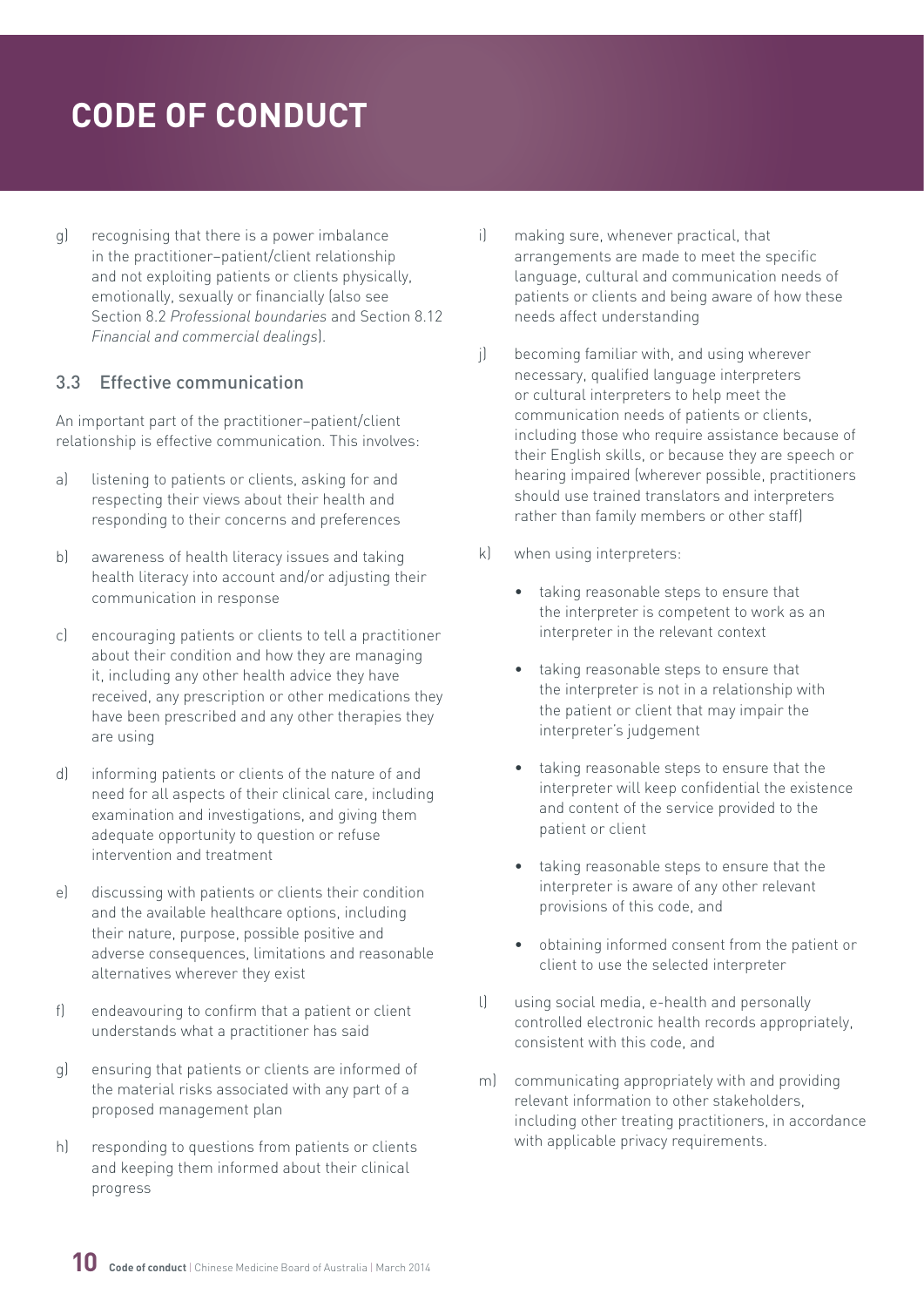#### <span id="page-10-0"></span>3.4 Confidentiality and privacy

Practitioners have ethical and legal obligations to protect the privacy of people requiring and receiving care. Patients or clients have a right to expect that practitioners and their staff will hold information about them in confidence, unless release of information is required by law or public interest considerations. Good practice involves:

- a) treating information about patients or clients as confidential and applying appropriate security to electronic and hard copy information
- b) seeking consent from patients or clients before disclosing information, where practicable
- c) being aware of the requirements of the privacy and/or health records legislation that operates in relevant states and territories and applying these requirements to information held in all formats, including electronic information
- d) sharing information appropriately about patients or clients for their healthcare while remaining consistent with privacy legislation and professional guidelines about confidentiality
- e) where relevant, being aware that there are complex issues relating to genetic information and seeking appropriate advice about disclosure of such information
- f) providing appropriate surroundings to enable private and confidential consultations and discussions to take place
- g) ensuring that all staff are aware of the need to respect the confidentiality and privacy of patients or clients and refrain from discussing patients or clients in a non-professional context
- h) complying with relevant legislation, policies and procedures relating to consent
- i) using consent processes, including formal documentation if required, for the release and exchange of health and medical information, and
- j) ensuring that use of social media and e-health is consistent with the practitioner's ethical and legal obligations to protect privacy.

#### 3.5 Informed consent

Informed consent is a person's voluntary decision about healthcare that is made with knowledge and understanding of the benefits and risks involved. A useful guide to the information that practitioners need to give to patients is available in the National Health and Medical Research Council (NHMRC) publication *General guidelines for medical practitioners in providing information to patients* ([www.nhmrc.gov.au](file:///C:\Users\helen\AppData\Local\Microsoft\Windows\Temporary Internet Files\Content.Outlook\LLROZHLU\Early and multiple versions\www.nhmrc.gov.au)). The NHMRC guidelines cover the information that practitioners should provide about their proposed management or approach, including the need to provide more information where the risk of harm is greater and likely to be more serious and advice about how to present information.

- a) providing information to patients or clients in a way they can understand before asking for their consent
- b) obtaining informed consent or other valid authority before undertaking any examination or investigation, providing treatment (this may not be possible in an emergency) or involving patients or clients in teaching or research, including providing information on material risks
- c) when referring a patient or client for investigation or treatment, advising the patient or client that there may be additional costs, which they may wish to clarify before proceeding
- d) when working with a patient or client whose capacity to give consent is or may be impaired or limited, obtaining the consent of people with legal authority to act on behalf of the patient or client and attempting to obtain the consent of the patient or client as far as practically possible
- e) being mindful of additional informed consent requirements when supplying or prescribing products not approved or made in Australia, and
- f) documenting consent appropriately, including considering the need for written consent for procedures which may result in serious injury or death.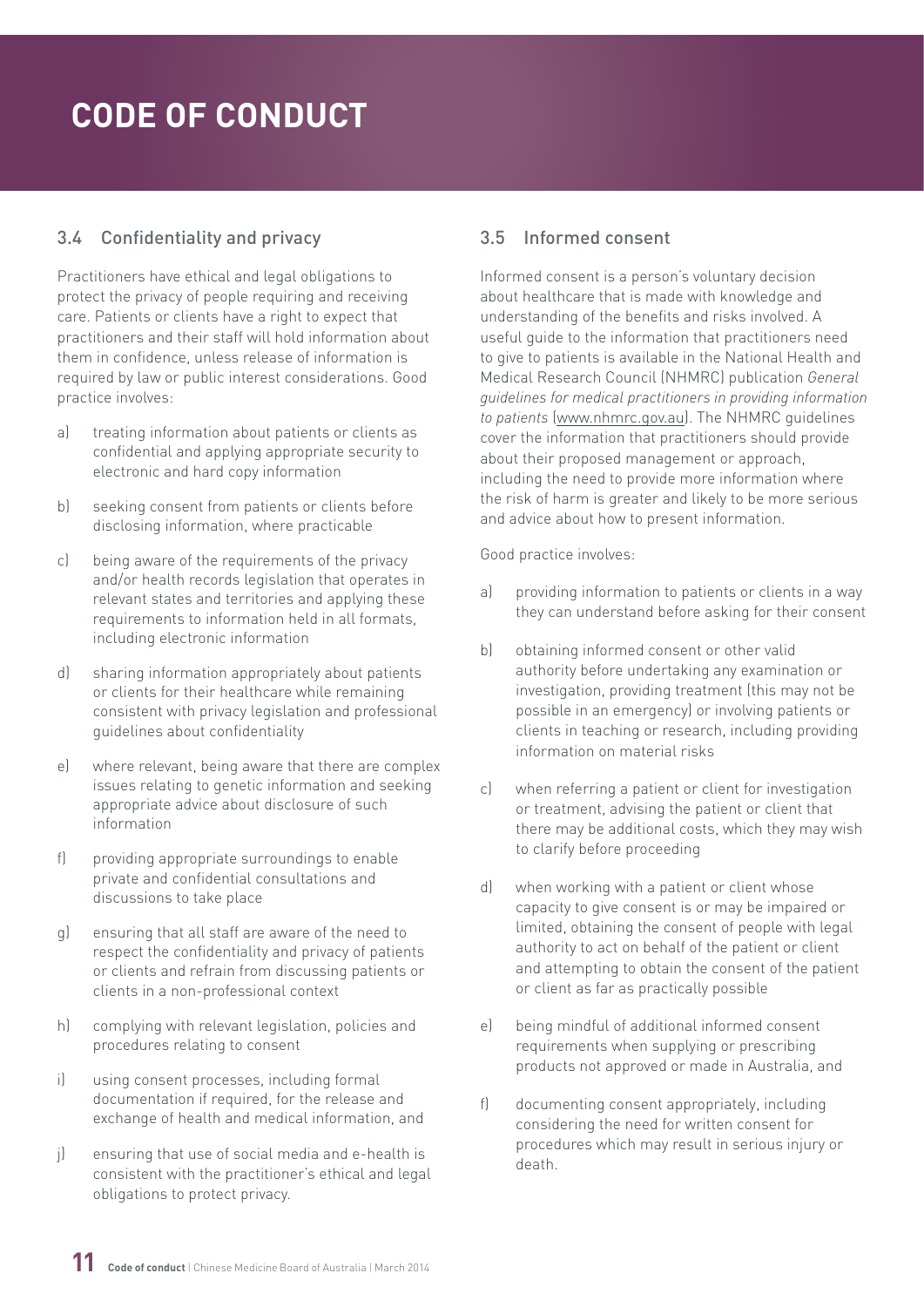#### <span id="page-11-0"></span>Fees and financial consent

- a) Patients or clients should be made aware of all the fees and charges involved in a course of treatment, preferably before the health service is provided.
- b) Discussion about fees should be in a manner appropriate to the professional relationship and should include discussion about the cost of all required services and general agreement about the level of treatment to be provided.

#### 3.6 Children and young people

Caring for children and young people brings additional responsibilities for practitioners. Mandatory reporting of child abuse and neglect is legislated in all states and territories in Australia. Practitioners have a responsibility to be aware of the mandatory reporting requirements in their state or territory.

Good practice involves:

- a) placing the interests and wellbeing of the child or young person first
- b) considering the young person's capacity for decision-making and consent; in general, where a practitioner judges that a person is of a sufficient age and of sufficient mental and emotional capacity to give consent to a service, then that person should be able to request and provide informed consent to receive services without the consent of a parent, guardian or other legal representative
- c) ensuring that, when communicating with a child or young person, practitioners:
	- treat the child or young person with respect and listen to their views
	- encourage questions and answer those questions to the best of the practitioner's ability
	- provide information in a way the child or young person can understand
	- recognise the role of parents or guardians and, when appropriate, encourage the child or young person to involve their parents or guardians in decisions about care, and

• remain alert to children and young people who may be at risk and notify appropriate child protection authorities as required by law. This may include where a parent or guardian is refusing treatment for their child or young person and this decision may not be in the best interests of the child or young person.

#### 3.7 Culturally safe and sensitive practice

Good practice involves an awareness of the cultural needs and contexts of all patients and clients, to obtain good health outcomes. This includes:

- a) having knowledge of, respect for and sensitivity towards the cultural needs and background of the community practitioners serve, including those of Aboriginal and/or Torres Strait Islander Australians and those from culturally and linguistically diverse backgrounds. For example, better and safer outcomes may be achieved for some patients if they are able to be consulted or treated by a practitioner of the same gender
- b) acknowledging the social, economic, cultural, historic and behavioural factors influencing health, both at individual and population levels
- c) understanding that a practitioner's own culture and beliefs influence their interactions with patients or clients, and
- d) adapting practice to improve engagement with patients or clients and healthcare outcomes.

#### 3.8 Patients who may have additional needs

Some patients or clients (including those with impaired decision-making capacity) have additional needs. Good practice in managing the care of these patients or clients includes:

- a) paying particular attention to communication
- b) being aware that increased advocacy may be necessary to ensure just access to healthcare
- c) recognising that there may be a range of people involved in their care such as carers, family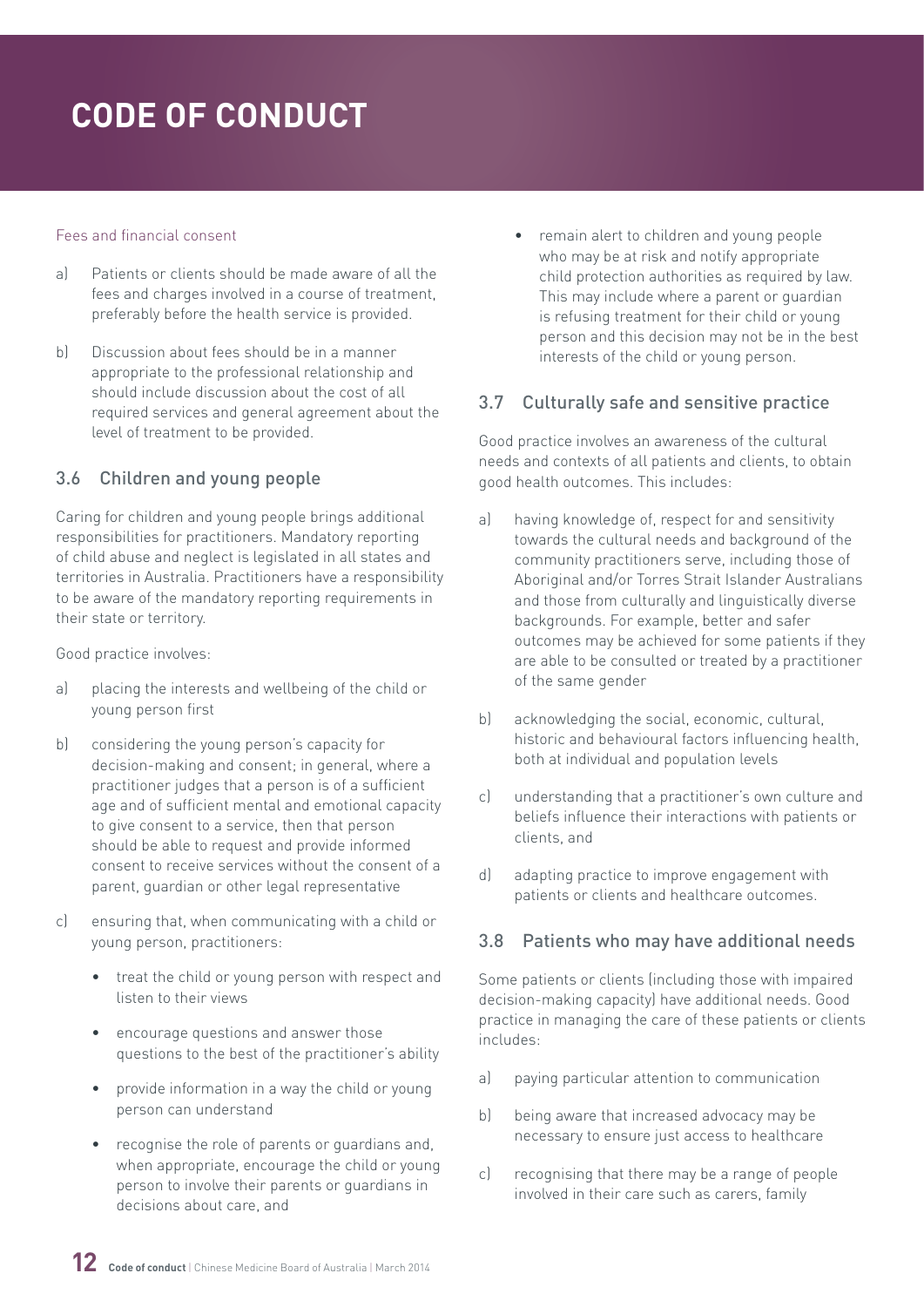<span id="page-12-0"></span>members or a guardian, and involving them when appropriate, and

d) being aware that these patients or clients may be at greater risk.

#### 3.9 Relatives, carers and partners

Good practice involves:

- a) being considerate to relatives, carers, partners and others close to the patient or client and respectful of their role in the care of the patient or client, and
- b) with appropriate consent, being responsive in providing information.

#### 3.10 Adverse events and open disclosure

When adverse events occur, practitioners have a responsibility to be open and honest in communication with a patient or client to review what has occurred and to report appropriately (also see 'open disclosure' at Section 6.2(a)). When something goes wrong, good practice involves:

- a) recognising what has happened
- b) acting immediately to rectify the problem, if possible, including seeking any necessary help and advice
- c) explaining to the patient or client as promptly and fully as possible what has happened and the anticipated short-term and long-term consequences
- d) listening to the patient or client
- e) acknowledging any patient or client distress and providing appropriate support
- f) complying with any relevant policies, procedures and reporting requirements, subject to advice from a professional indemnity insurer
- g) reviewing adverse events and implementing changes to reduce the risk of recurrence (see Section 6 *Minimising risk*)
- h) reporting adverse events to the relevant authority as required (see Section 6 *Minimising risk*), and
- i) ensuring patients or clients have access to information about the processes for making a complaint (for example, through the relevant National Board or healthcare complaints commission).

#### 3.11 When a complaint is made

Patients or clients have a right to complain about their care. When a complaint is made or a formal notification is received by a Board, good practice involves:

- a) acknowledging the person's right to complain
- b) working with the person to resolve the issue where possible
- c) providing a prompt, open and constructive response including an explanation and, if appropriate, an apology
- d) ensuring the complaint or notification does not affect the person's care adversely; in some cases, it may be advisable to refer the person to another practitioner, and
- e) complying with relevant complaints legislation, policies and procedures.

#### 3.12 End-of-life care

Practitioners have a vital role in assisting the community to deal with the reality of death and its consequences. In caring for patients or clients towards the end of their life, good practice involves:

- a) taking steps to manage a person's symptoms and concerns in a manner consistent with their values and wishes
- b) when relevant, providing or arranging appropriate palliative care
- c) understanding the limits of services in prolonging life and recognising when efforts to prolong life may not benefit the person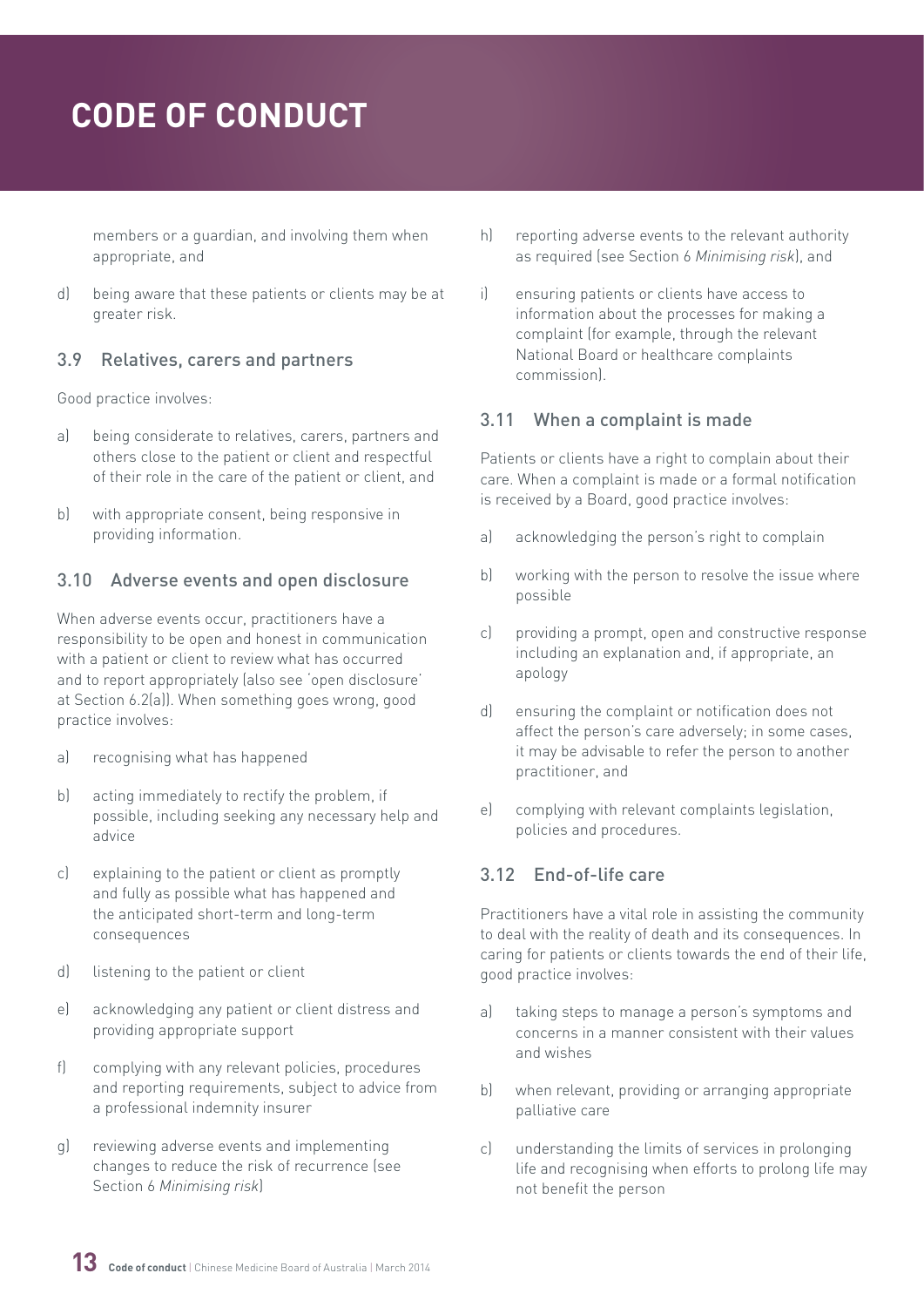- <span id="page-13-0"></span>d) for those practitioners involved in care that may prolong life, understanding that practitioners do not have a duty to try to prolong life at all cost but do have a duty to know when not to initiate and when to cease attempts at prolonging life, while ensuring that patients or clients receive appropriate relief from distress
- e) accepting that patients or clients have the right to refuse treatment or to request the withdrawal of treatment already started
- f) respecting different cultural practices related to death and dying
- g) striving to communicate effectively with patients or clients and their families so they are able to understand the outcomes that can and cannot be achieved
- h) when relevant, facilitating advanced care planning
- i) taking reasonable steps to ensure that support is provided to patients or clients and their families, even when it is not possible to deliver the outcome they desire
- j) communicating with patients or clients and their families about bad news or unexpected outcomes in the most appropriate way and providing support for them while they deal with this information, and
- k) when a patient or client dies, being willing to explain, to the best of the practitioner's knowledge, the circumstances of the death to appropriate members of their family and carers, unless it is known the patient or client would have objected.

#### 3.13 Ending a professional relationship

In some circumstances, the relationship between a practitioner and a patient or client may become ineffective or compromised and may need to end. Good practice involves ensuring that the patient or client is informed adequately of the decision and facilitating arrangements for the continuing care of the patient or client, including passing on relevant clinical information.

#### 3.14 Understanding boundaries

Good practice includes recognising the potential conflicts, risks and complexities of providing care to those in a close relationship, for example close friends, work colleagues and family members and that this can be inappropriate because of the lack of objectivity, possible discontinuity of care and risks to the practitioner or patient. When a practitioner chooses to provide care to those in a close relationship, good practice requires that:

- adequate records are kept
- confidentiality is maintained
- adequate assessment occurs
- appropriate consent is obtained to the circumstances which is acknowledged by both the practitioner and patient or client
- the personal relationship does not in any way impair clinical judgement, and
- at all times an option to discontinue care is maintained. (Also see Section 8.2 *Professional boundaries.)*

#### 3.15 Working with multiple clients

Where practitioners are considering treating multiple patients or clients simultaneously in class or group work, or more than one individual patient or client at the same time, practitioners should consider whether this mode of treatment is appropriate to the patients or clients involved, including whether it could compromise the quality of care (also see Section 3.4 *Confidentiality and privacy* and Section 3.5 *Informed consent*).

#### 3.16 Closing or relocating a practice

When closing or relocating a practice, or when an employed practitioner moves between practices, good practice involves:

a) giving advance notice where possible and as early as possible, and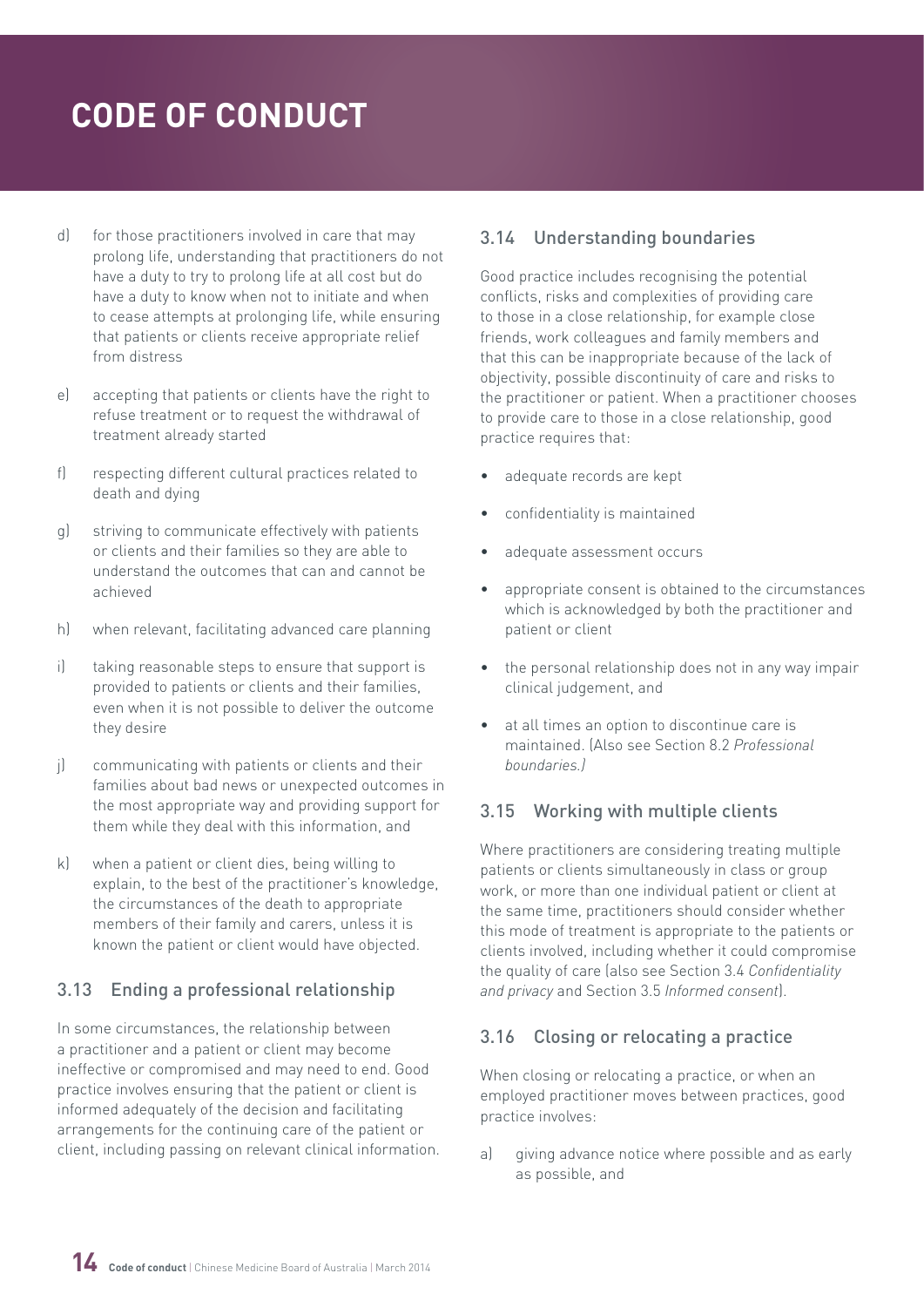<span id="page-14-0"></span>b) facilitating arrangements for the continuing care of all current patients, which may include the transfer or appropriate management of all patient records while following the law governing privacy and health records in the jurisdiction.

### **4 Working with other practitioners**

#### 4.1 Introduction

Good relationships with colleagues and other practitioners strengthen the practitioner–patient/client relationship and enhance patient care.

#### 4.2 Respect for colleagues and other practitioners

Good care is enhanced when there is mutual respect and clear communication between all health professionals involved in the care of the patient or client. Good practice involves:

- a) communicating clearly, effectively, respectfully and promptly with colleagues and other practitioners caring for the patient or client
- b) acknowledging and respecting the contribution of all practitioners involved in the care of the patient or client, and
- c) behaving professionally and courteously to colleagues and other practitioners at all times, including when using social media.

#### 4.3 Delegation, referral and handover

Delegation involves one practitioner asking another person or member of staff to provide care on behalf of the delegating practitioner while that practitioner retains overall responsibility for the care of the patient or client.

Referral involves one practitioner sending a patient or client to obtain an opinion or treatment from another practitioner. Referral usually involves the transfer (in part) of responsibility for the care of the patient or client, usually for a defined time and a particular purpose, such as care that is outside the referring practitioner's expertise or scope of practice.

Handover is the process of transferring all responsibility to another practitioner.

Good practice involves:

- a) taking reasonable steps to ensure that any person to whom a practitioner delegates, refers or hands over has the qualifications and/or experience and/ or knowledge and/or skills to provide the care required
- b) understanding that, although a delegating practitioner will not be accountable for the decisions and actions of those to whom they delegate, the delegating practitioner remains responsible for the overall management of the patient or client and for the decision to delegate, and
- c) always communicating sufficient information about the patient or client and the treatment needed to enable the continuing care of the patient or client.

#### 4.4 Teamwork

Many practitioners work closely with a wide range of other practitioners, with benefits for patient care.

Effective collaboration is a fundamental aspect of good practice when working in a team. The care of patients or clients is improved when there is mutual respect and clear communication as well as an understanding of the responsibilities, capacities, constraints and ethical codes of each other's health professions. Working in a team does not alter a practitioner's personal accountability for professional conduct and the care provided. When working in a team, good practice involves:

- a) understanding the particular role in the team and attending to the responsibilities associated with that role
- b) advocating for a clear delineation of roles and responsibilities, including that there is a recognised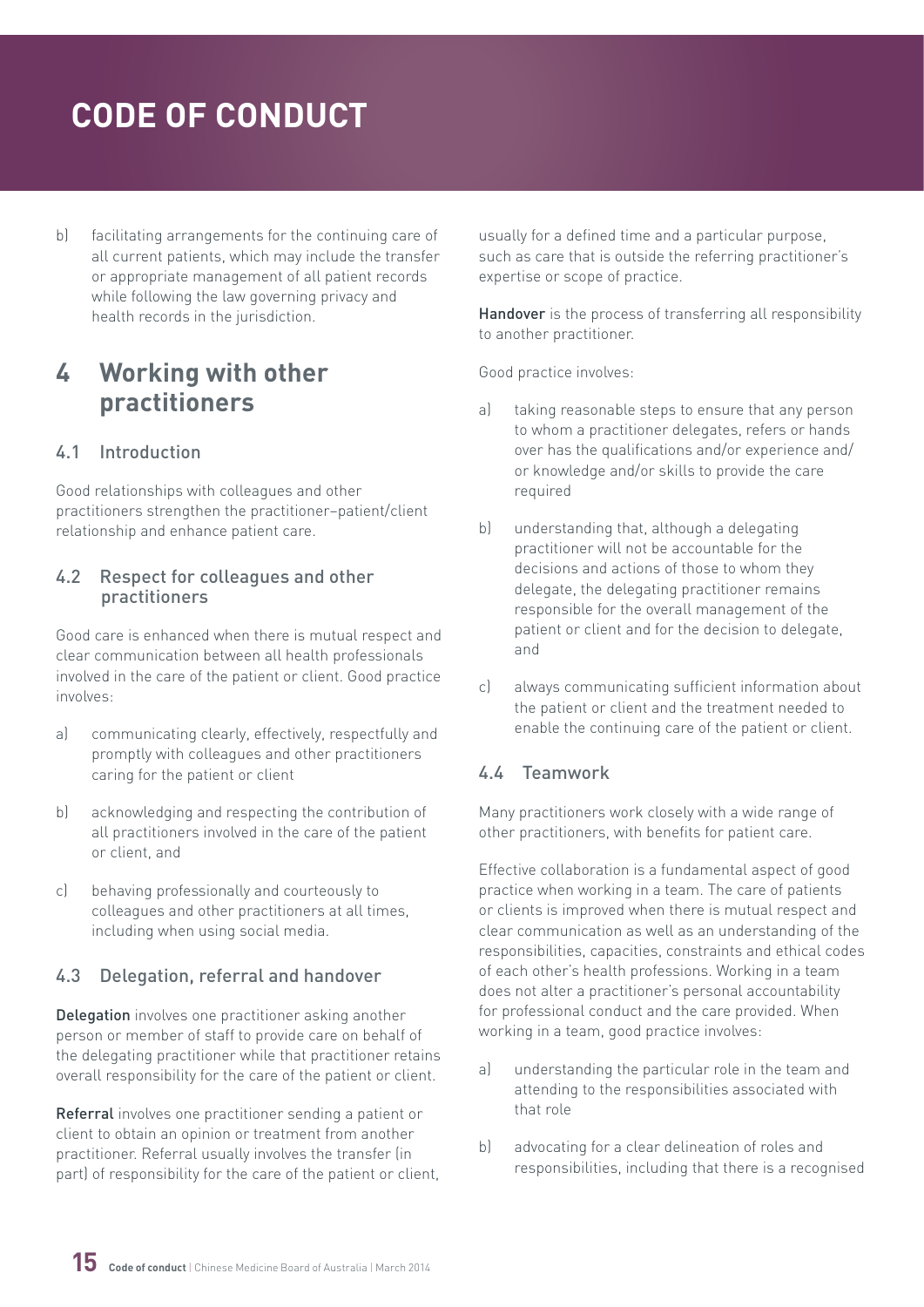<span id="page-15-0"></span>team leader or coordinator although care within the team may be provided by different practitioners from different health professions within different models of care

- c) communicating effectively with other team members
- d) informing patients or clients about the roles of team members
- e) acting as a positive role model for team members
- f) understanding the nature and consequences of bullying and harassment and seeking to avoid or eliminate such behaviour in the workplace, and
- g) supporting students and practitioners receiving supervision and others within the team.

#### 4.5 Coordinating care with other practitioners

Good patient care requires coordination between all treating practitioners. Good practice involves:

- a) communicating all the relevant information in a timely way, and
- b) ensuring that it is clear to the patient or client, the family and colleagues who has ultimate responsibility for coordinating the care of the patient or client.

### **5 Working within the healthcare system**

#### 5.1 Introduction

Practitioners have a responsibility to contribute to the effectiveness and efficiency of the healthcare system.

#### 5.2 Wise use of healthcare resources

It is important to use healthcare resources wisely. Good practice involves:

- a) ensuring that the services provided are appropriate for the assessed needs of the patient or client and are not excessive, unnecessary or not reasonably required
- b) upholding the right of patients or clients to gain access to the necessary level of healthcare, and, whenever possible, helping them to do so
- c) supporting the transparent and equitable allocation of healthcare resources, and
- d) understanding that the use of resources can affect the access other patients or clients have to healthcare resources.

#### 5.3 Health advocacy

There are significant disparities in the health status of different groups in the Australian community. These disparities result from social, cultural, geographic, health-related and other factors. In particular, Indigenous Australians bear the burden of gross social, cultural and health inequity. Other groups may experience health disparities including people with intellectual or physical disabilities, those from culturally and linguistically diverse backgrounds and refugees. Good practice involves using expertise and influence to protect and advance the health and wellbeing of individual patients or clients, communities and populations.

#### 5.4 Public health

Practitioners have a responsibility to promote the health of the community through disease prevention and control, education and, where relevant, screening. Good practice involves:

- a) understanding the principles of public health, including health education, health promotion, disease prevention and control and screening, and
- b) participating in efforts to promote the health of the community and being aware of obligations in disease prevention, including screening and reporting notifiable diseases where relevant.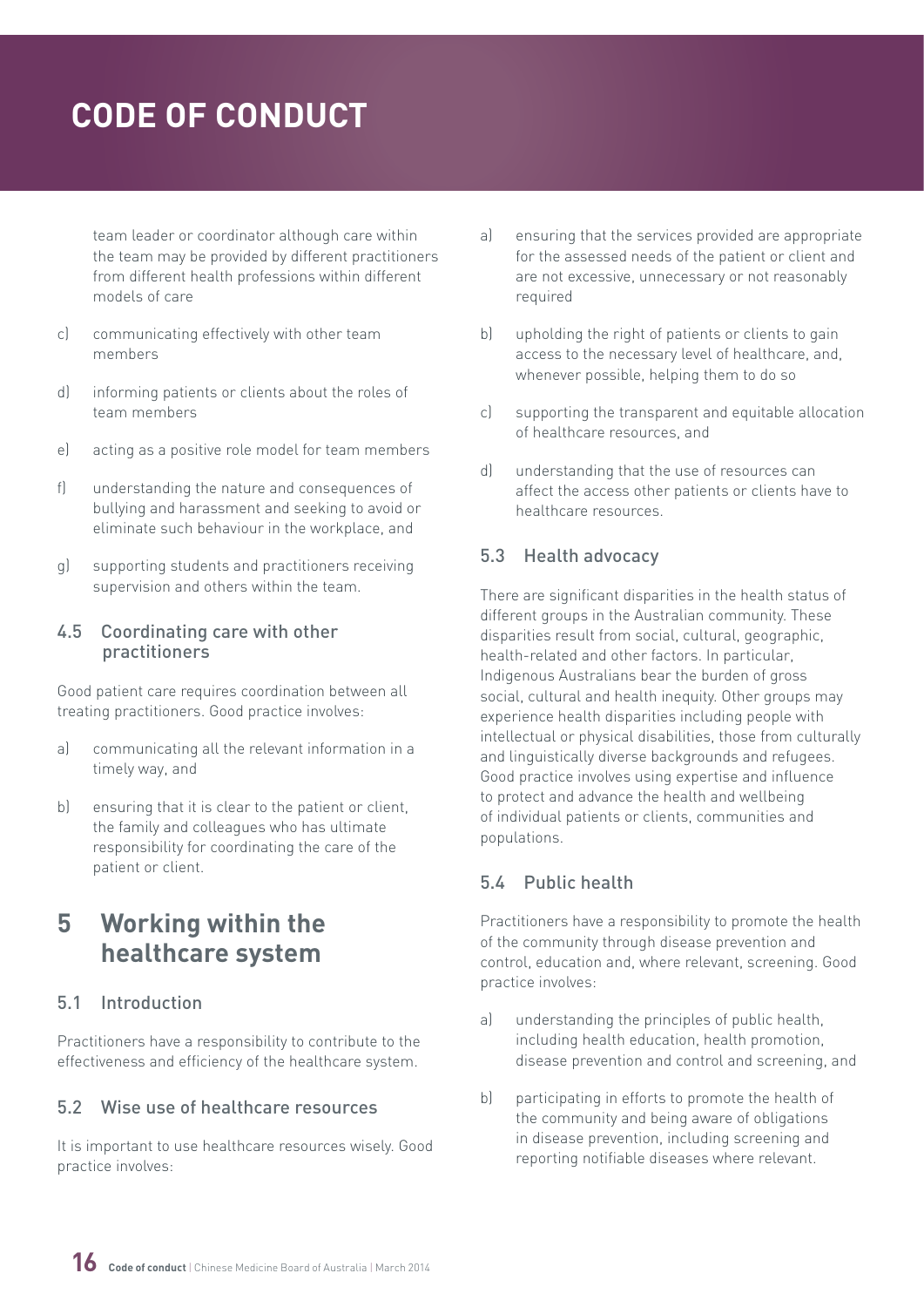### <span id="page-16-0"></span>**6 Minimising risk**

#### 6.1 Introduction

Risk is inherent in healthcare. Minimising risk to patients or clients is an important component of practice. Good practice involves understanding and applying the key principles of risk minimisation and management in practice.



#### 6.2 Risk management

Good practice in relation to risk management involves:

- a) being aware of the principles of open disclosure and a non-punitive approach to incident management; a useful reference is the Australian Commission on Safety and Quality in Health Care's National Open Disclosure Standard available at [www.safetyandquality.gov.au](file:///C:\Users\helen\AppData\Local\Microsoft\Windows\Temporary Internet Files\Content.Outlook\LLROZHLU\Early and multiple versions\www.safetyandquality.gov.au)
- b) participating in systems of quality assurance and improvement
- c) participating in systems for surveillance and monitoring of adverse events and 'near misses', including reporting such events to the relevant authority
- d) if a practitioner has management responsibilities, making sure that systems are in place for raising concerns about risks to patients or clients
- e) working in practice and within systems to reduce error and improve the safety of patients or clients and supporting colleagues who raise concerns about the safety of patients or clients, and
- f) taking all reasonable steps to address the issue if there is reason to think that the safety of patients or clients may be compromised.

#### 6.3 Practitioner performance

The welfare of patients or clients may be put at risk if a practitioner is performing poorly. If there is a risk, good practice involves:

- a) complying with statutory reporting requirements, including those under the National Law
- b) recognising and taking steps to minimise the risks of fatigue, including complying with relevant state and territory occupational health and safety legislation
- c) if a practitioner knows or suspects that they have a health condition that could adversely affect judgement or performance, following the guidance in Section 9.2 *Practitioner health*
- d) taking steps to protect patients or clients from being placed at risk of harm posed by a colleague's conduct, practice or ill health
- e) taking appropriate steps to assist a colleague to receive help if there are concerns about the colleague's performance or fitness to practise, and
- f) if a practitioner is not sure what to do, seeking advice from an experienced colleague, the employer/s, practitioner health advisory services, professional indemnity insurers, the National Boards or a professional organisation.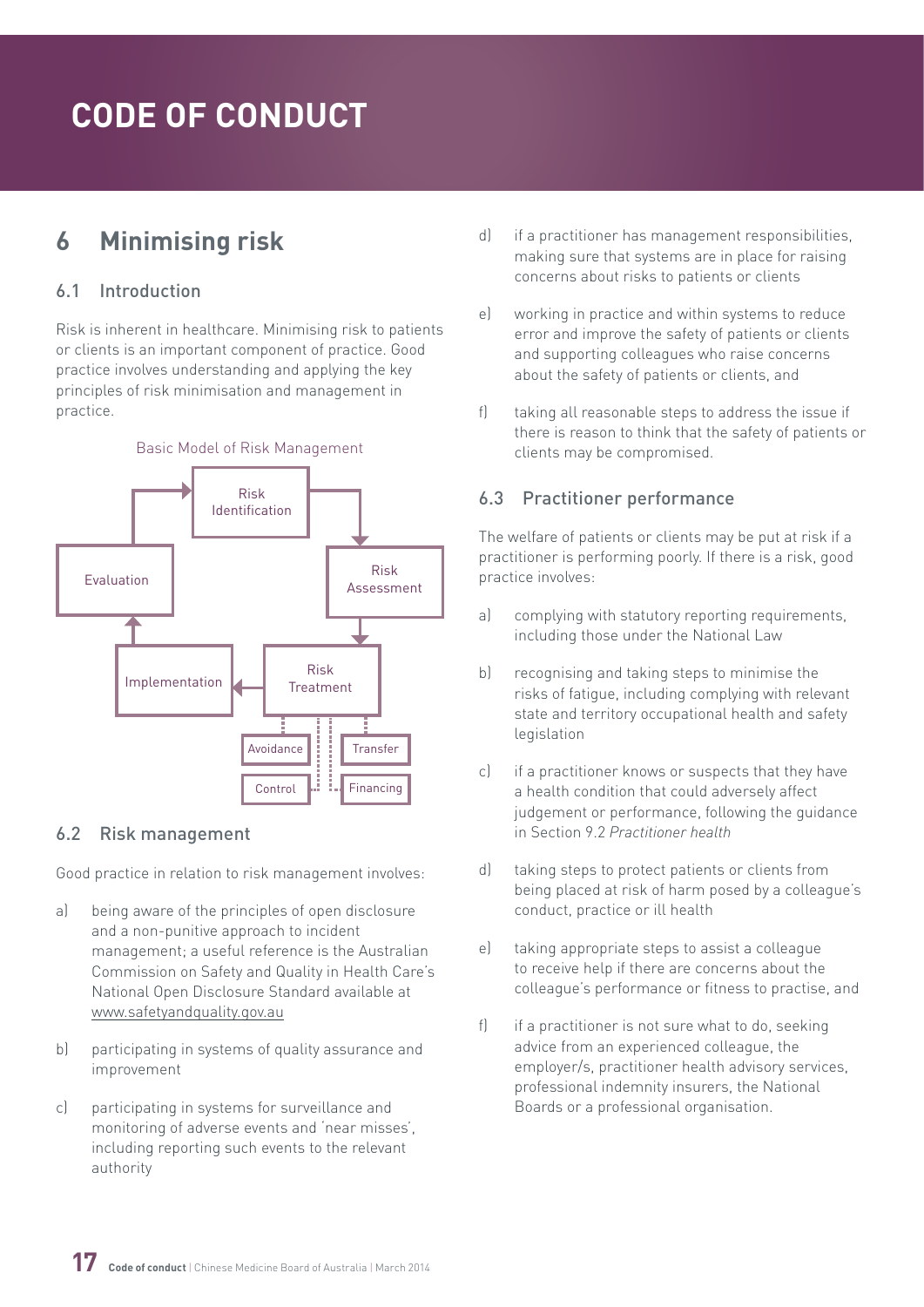### <span id="page-17-0"></span>**7 Maintaining professional performance**

#### 7.1 Introduction

Maintaining and developing knowledge, skills and professional behaviour are core aspects of good practice. This requires self-reflection and participation in relevant professional development, practice improvement and performance-appraisal processes to continually develop professional capabilities. These activities must continue through a practitioner's working life as science and technology develop and society changes.

#### 7.2 Continuing professional development (CPD)

Development of knowledge, skills and professional behaviour must continue throughout a practitioner's working life. Good practice involves keeping knowledge and skills up to date to ensure that practitioners continue to work within their competence and scope of practice. The National Law requires practitioners to undertake CPD. Practitioners should refer to the National Board's registration standard and guidelines on CPD for details of these requirements.

### **8 Professional behaviour**

#### 8.1 Introduction

In professional life, practitioners must display a standard of behaviour that warrants the trust and respect of the community. This includes observing and practising the principles of ethical conduct.

The guidance contained in this section emphasises the core qualities and characteristics of good practitioners outlined in Section 1.2 *Professional values and qualities*.

#### 8.2 Professional boundaries

Professional boundaries allow a practitioner and a patient/client to engage safely and effectively in a therapeutic relationship. Professional boundaries refers to the clear separation that should exist between professional conduct aimed at meeting the health needs of patients or clients and a practitioner's own personal views, feelings and relationships which are not relevant to the therapeutic relationship.

Professional boundaries are integral to a good practitioner–patient/client relationship. They promote good care for patients or clients and protect both parties. Good practice involves:

- a) maintaining professional boundaries
- b) never using a professional position to establish or pursue a sexual, exploitative or otherwise inappropriate relationship with anybody under a practitioner's care; this includes those close to the patient or client, such as their carer, guardian, spouse or the parent of a child patient or client
- c) recognising that sexual and other personal relationships with people who have previously been a practitioner's patients or clients are usually inappropriate, depending on the extent of the professional relationship and the vulnerability of a previous patient or client, and
- d) avoiding the expression of personal beliefs to patients or clients in ways that exploit their vulnerability or that are likely to cause them distress.

Practitioners need to be aware of and comply with any guidelines of their National Board in relation to professional boundaries.

#### 8.3 Reporting obligations

Practitioners have statutory responsibility under the National Law to report matters to the National Boards: please refer to the Board's guidelines on mandatory reporting and sections 130 and 141 of the National Law. They also have professional obligations to report to the Boards and their employer/s if they have had any limitations placed on their practice. Good practice involves:

- a) being aware of these reporting obligations
- b) complying with any reporting obligations that apply to practice, and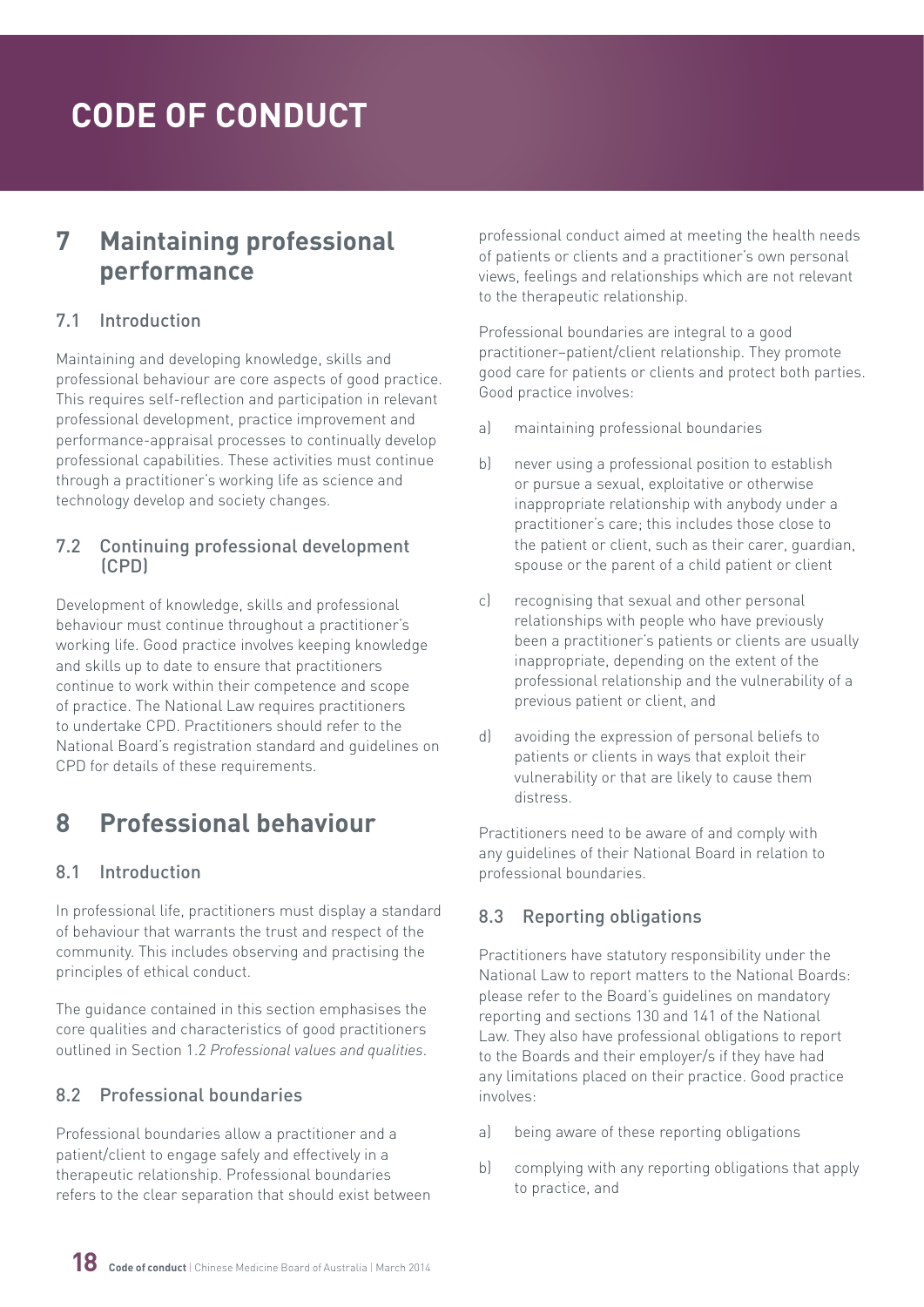<span id="page-18-0"></span>c) seeking advice from the Boards, professional indemnity insurer or other relevant bodies if practitioners are unsure about their obligations.

#### 8.4 Health records

Maintaining clear and accurate health records is essential for the continuing good care of patients or clients. Practitioners should be aware that some National Boards have specific guidelines in relation to records. Good practice involves:

- a) keeping accurate, up-to-date, factual, objective and legible records that report relevant details of clinical history, clinical findings, investigations, information given to patients or clients, medication and other management in a form that can be understood by other health practitioners
- b) ensuring that records are held securely and are not subject to unauthorised access, regardless of whether they are held electronically and/or in hard copy
- c) ensuring that records show respect for patients or clients and do not include demeaning or derogatory remarks
- d) ensuring that records are sufficient to facilitate continuity of care
- e) making records at the time of events or as soon as possible afterwards
- f) recognising the right of patients or clients to access information contained in their health records and facilitating that access, and
- g) promptly facilitating the transfer of health information when requested by patients or clients.

#### 8.5 Insurance

Practitioners have a statutory requirement to ensure that practice is appropriately covered by professional indemnity insurance (see the Board's professional indemnity insurance registration standard).

#### 8.6 Advertising

Advertisements for services can be useful in providing information for patients or clients. All advertisements must comply with the provisions of the National Law on the advertising of regulated health services, relevant consumer protection legislation, and state and territory fair trading Acts and, if applicable, legislation regulating the advertising of therapeutic goods.

Good practice involves complying with the National Law, (explained in the Board's guidelines on advertising of regulated health services) and relevant Commonwealth, state and territory legislation and ensuring that any promotion of therapeutic products is ethical.

#### 8.7 Legal, insurance and other assessments

When a practitioner is contracted by a third party to provide a legal, insurance or other assessment of a person who is not their patient or client, the usual therapeutic practitioner–patient/client relationship does not exist. In this situation, good practice involves:

- a) applying the standards or professional behaviour described in this code to the assessment; in particular, being courteous, alert to the concerns of the person and ensuring the person's consent
- b) explaining to the person the practitioner's area of practice, role and the purpose, nature and extent of the assessment to be conducted
- c) anticipating and seeking to correct any misunderstandings that the person may have about the nature and purpose of the assessment and report
- d) providing an impartial report (see Section 8.8 *Reports, certificates and giving evidence*), and
- e) recognising that if an unrecognised, serious problem is discovered during the assessment, there is a duty of care to inform the patient or client or their treating practitioner.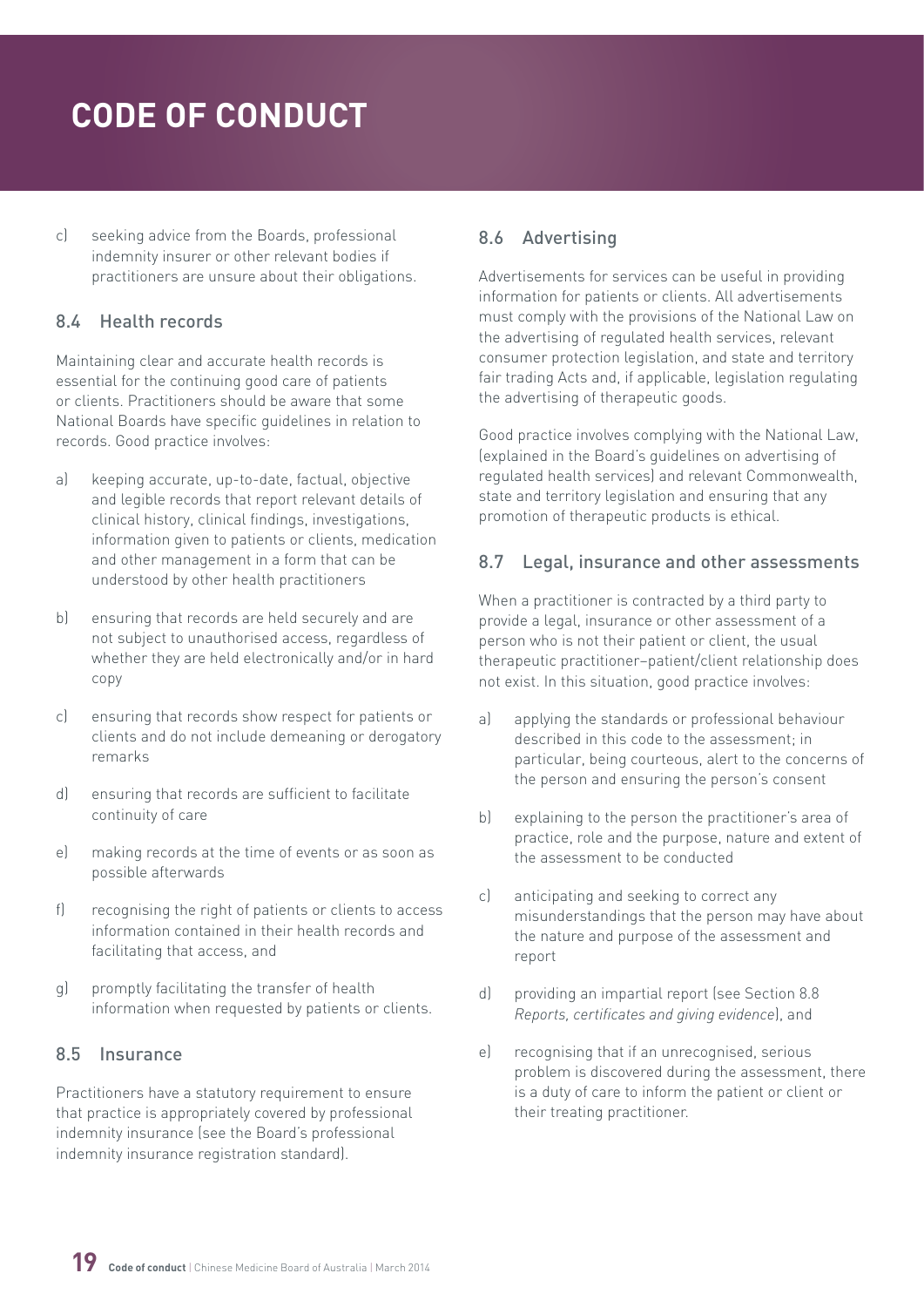#### <span id="page-19-0"></span>8.8 Reports, certificates and giving evidence

The community places a great deal of trust in practitioners. Consequently, some practitioners have been given the authority to sign documents such as sickness or fitness for work certificates on the assumption that they will only sign statements that they know, or reasonably believe, to be true. Good practice involves:

- a) being honest and not misleading when writing reports and certificates and only signing documents believed to be accurate
- b) taking reasonable steps to verify the content before signing a report or certificate and not omitting relevant information deliberately
- c) if so agreed, preparing or signing documents and reports within a reasonable and justifiable timeframe, and
- d) making clear the limits of a practitioner's knowledge and not giving opinion beyond those limits when providing evidence.

#### 8.9 Curriculum vitae

When providing curriculum vitae, good practice involves:

- a) providing accurate, truthful and verifiable information about a practitioner's experience and qualifications, and
- b) not misrepresenting by misstatement or omission a practitioner's experience, qualifications or position.

Also see Section 10.3 *Assessing colleagues* in relation to providing references for colleagues.

#### 8.10 Investigations

Practitioners have responsibilities and rights relating to any legitimate investigation of their practice or that of a colleague. In meeting these responsibilities, it is advisable to seek legal advice or advice from a professional indemnity insurer. Good practice involves:

a) cooperating with any legitimate inquiry into the treatment of a patient or client and with any complaints procedure that applies to a practitioner's work

- b) disclosing to anyone entitled to ask for it information relevant to an investigation into the conduct, performance or health of a practitioner or colleague, and
- c) assisting the coroner when an inquest or inquiry is held into the death of a patient or client by responding to the coroner's enquiries and by offering all relevant information.

#### 8.11 Conflicts of interest

Patients or clients rely on the independence and trustworthiness of practitioners for any advice or treatment offered. A conflict of interest in practice arises when a practitioner, entrusted with acting in the interests of a patient or client, also has financial, professional or personal interests or relationships with third parties which may affect their care of the patient or client.

Multiple interests are common. They require identification, careful consideration, appropriate disclosure and accountability. When these interests compromise, or might reasonably be perceived by an independent observer to compromise the practitioner's primary duty to the patient or client, practitioners must recognise and resolve this conflict in the best interests of the patient or client.

- a) recognising potential conflicts of interest that may arise in relation to initiating or continuing a professional relationship with a patient or client
- b) acting in the best interests of patients or clients when making referrals and when providing or arranging treatment or care
- c) informing patients or clients when a practitioner has an interest that could affect or could be perceived to affect patient or client care
- d) recognising that pharmaceutical and other marketing may influence practitioners and being aware of ways in which practice may be influenced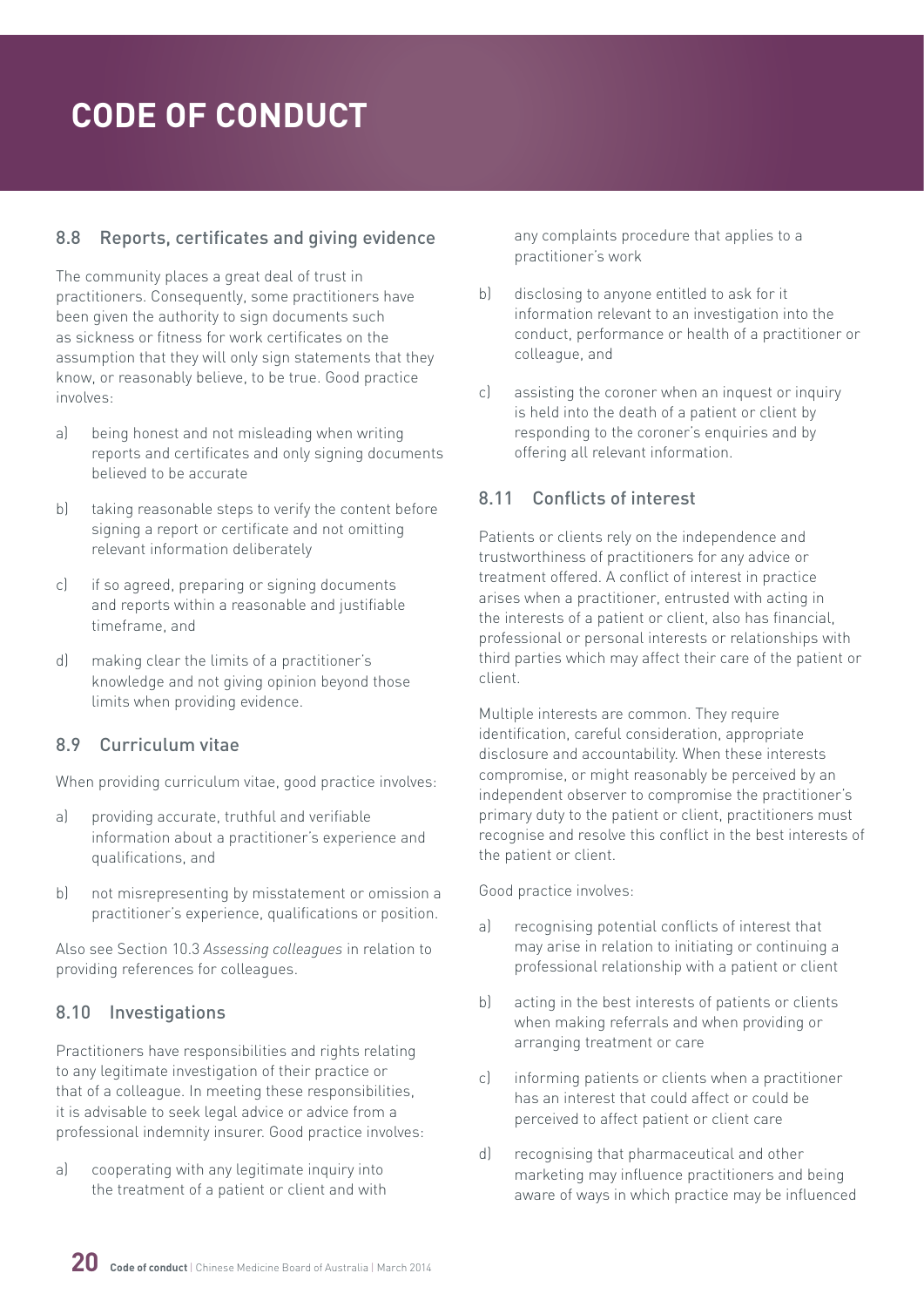- <span id="page-20-0"></span>e) not asking for or accepting any inducement, gift or hospitality from companies that sell or market drugs or other products that may affect or be seen to affect the way practitioners prescribe for, treat or refer patients or clients
- f) not asking for or accepting fees for meeting sales representatives
- g) not offering inducements to colleagues or entering into arrangements that could be perceived to provide inducements, and
- h) not allowing any financial or commercial interest in a hospital, other healthcare organisation or company providing healthcare services or products to adversely affect the way in which patients or clients are treated. When practitioners or their immediate family have such an interest and that interest could be perceived to influence the care provided, practitioners must inform their patients or clients.

#### 8.12 Financial and commercial dealings

Practitioners must be honest and transparent in financial arrangements with patients or clients. Good practice involves:

- a) not exploiting the vulnerability or lack of knowledge of patients or clients when providing or recommending services
- b) not encouraging patients or clients to give, lend or bequeath money or gifts that will benefit a practitioner directly or indirectly
- c) not accepting gifts from patients or clients other than tokens of minimal value such as flowers or chocolates, and, if token gifts are accepted, making a file note or informing a colleague where possible
- d) not becoming involved financially with patients or clients; for example, through loans and investment schemes
- e) not influencing patients or clients or their families to make donations to other people or organisations, and
- f) being transparent in financial and commercial matters relating to work, including dealings with employers, insurers and other organisations or individuals and in particular:
	- declaring any relevant and material financial or commercial interest that a practitioner or their family might have in any aspect of the care of the patient or client, and
	- declaring to patients or clients any professional and financial interest in any product or service a practitioner might endorse or sell from their practice and not making an unjustifiable profit from the sale or endorsement.

### **9 Ensuring practitioner health**

#### 9.1 Introduction

As a practitioner, it is important to maintain health and wellbeing. This includes seeking an appropriate work– life balance.

#### 9.2 Practitioner health

- a) attending a general practitioner or other appropriate practitioner to meet health needs
- b) seeking expert, independent, objective advice when a practitioner needs healthcare and being aware of the risks of self-diagnosis and self-treatment
- c) understanding the principles of immunisation against communicable diseases
- d) for practitioners who are able to prescribe, conforming to the legislation in the relevant states and territories in relation to self-prescribing
- e) recognising the impact of fatigue on practitioner health and ability to care for patients or clients and endeavouring to work safe hours whenever possible
- f) being aware of any relevant practitioner health program if advice or help is needed, and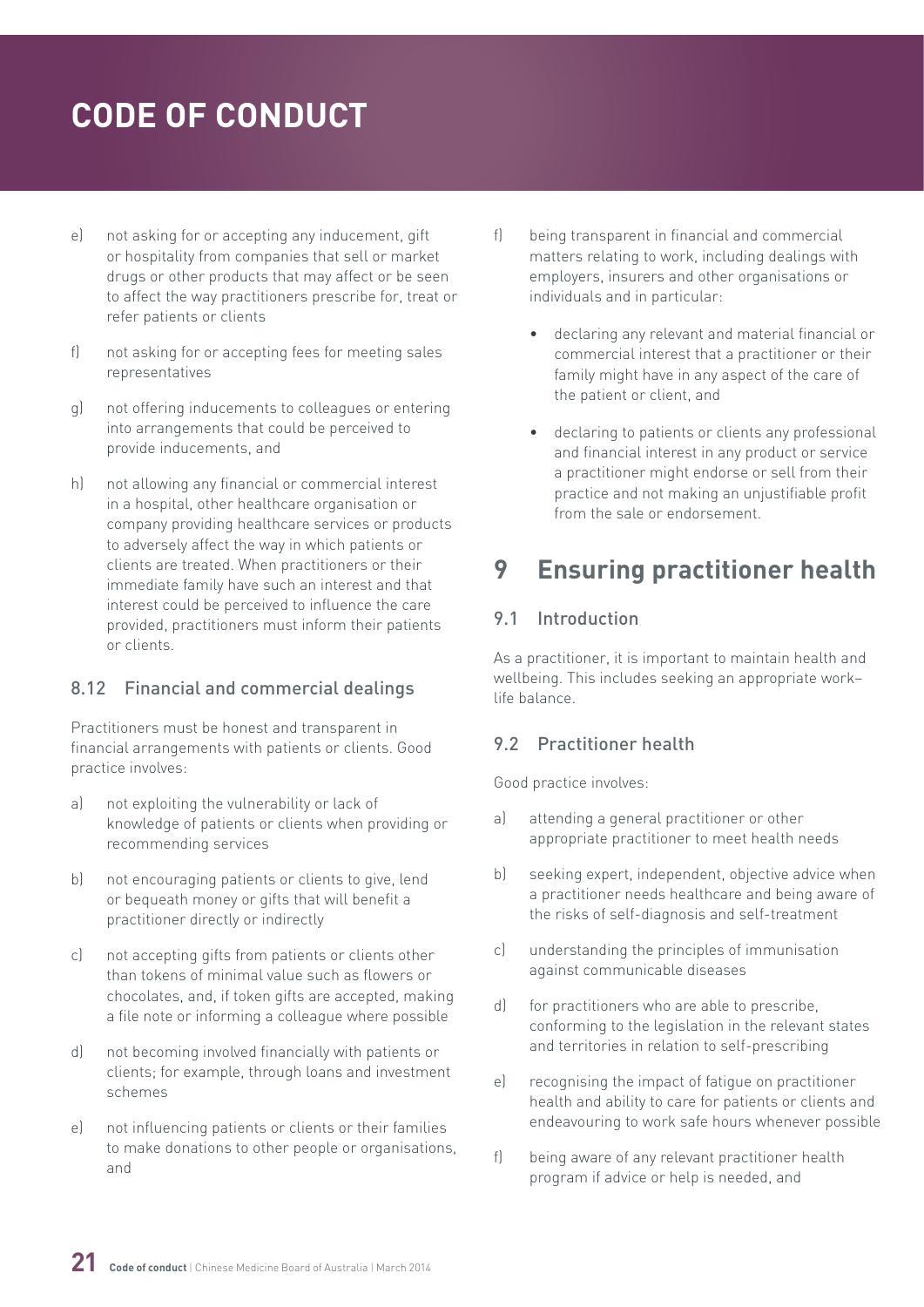- <span id="page-21-0"></span>g) if a practitioner knows or suspects that they have a health condition or impairment that could adversely affect judgement, performance or the health of patients or clients:
	- not relying on self-assessment of the risk posed to patients or clients
	- consulting a doctor or other practitioner as appropriate about whether, and in what ways, the affected practitioner may need to modify practice and following the treating practitioner's advice, and
	- being aware of practitioner responsibility under the National Law to notify the Boards in relation to certain impairments.

#### 9.3 Other practitioners' health

Health practitioners have a responsibility to assist their colleagues to maintain good health. Good practice involves:

- a) providing practitioners who are patients or clients with the same quality of care provided to other patients or clients
- b) notifying the Boards if treating another registered practitioner who has patients or clients at risk of substantial harm when practising their profession because they have an impairment (refer to the Boards' guidelines on mandatory reporting); this is a professional as well as a statutory responsibility under the National Law
- c) notifying the Boards and encouraging a colleague (who is not a patient or client) who you work with to seek appropriate help if it is reasonably believed the colleague may be ill and impaired; and if this impairment has placed patients or clients at risk of substantial harm, refer to the notification provisions of the National Law and the Boards' guidelines on mandatory notifications, and
- d) recognising the impact of fatigue on the health of colleagues, including those under supervision, and facilitating safe working hours wherever possible.

### **10 Teaching, supervising and assessing**

#### 10.1 Introduction

Teaching, supervising and mentoring practitioners and students is important for their development and for the care of patients or clients. It is part of good practice to contribute to these activities and provide support, assessment, feedback and supervision for colleagues, practitioners in training and students. It also adds value to the supervisor's practice through engagement with the person being supervised and their learning needs. There are a range of supervision models being adopted in the health professions, including coach, mentor and shadow.

#### 10.2 Teaching and supervising

- a) seeking to develop the skills, attitudes and practices of an effective teacher, whenever a practitioner is involved in teaching
- b) as a supervisor, recognising that the onus of supervision cannot be transferred
- c) making sure that any practitioner or student under supervision receives adequate oversight and feedback, including undertaking an assessment of each student supervised; reflecting on that student's ability, competence and learning requirements; and planning their supervision based on that assessment rather than any external direction, and
- d) avoiding any potential for conflict of interest in the supervisory relationship; for example, by supervising someone who is a close relative or friend or where there is another potential conflict of interest that could impede objectivity and/or interfere with the supervised person's achievement of learning outcomes or relevant experience.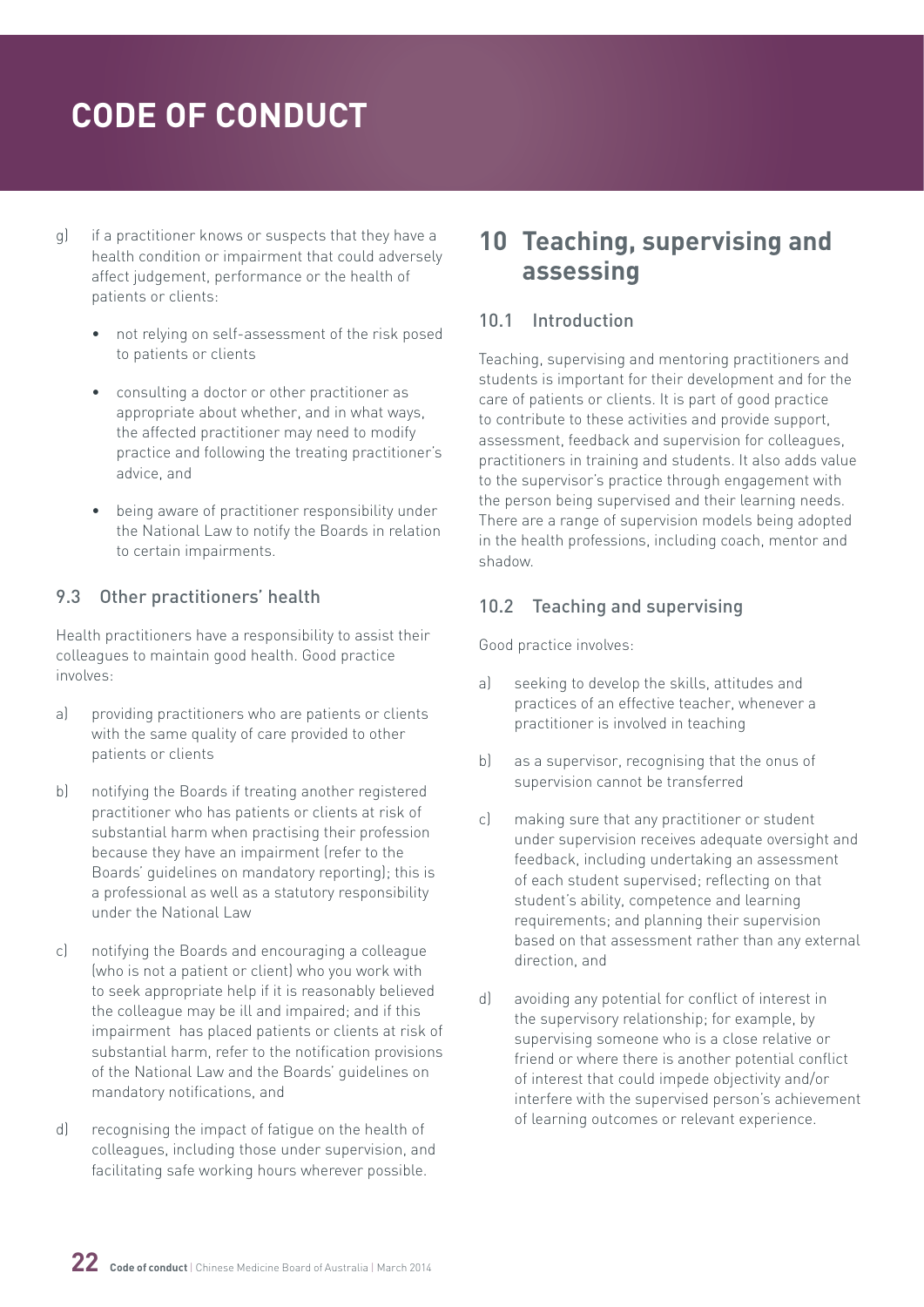#### <span id="page-22-0"></span>10.3 Assessing colleagues

Assessing colleagues is an important part of making sure that the highest standards or practice are achieved. Good practice involves:

- a) being honest, objective and constructive when assessing the performance of colleagues, including students; patients or clients will be put at risk of harm if an assessment describes as competent someone who is not, and
- b) when giving references or writing reports about colleagues, providing accurate and justifiable information promptly and including all relevant information.

#### 10.4 Students

Students are learning how best to care for patients or clients. Creating opportunities for learning improves their clinical practice and nurtures the future workforce. Good practice involves:

- a) treating students with respect and patience
- b) making the scope of the student's role in patient or client care clear to the student, to patients or clients and to other members of the healthcare team, and
- c) informing patients or clients about the involvement of students and encouraging their consent for student participation while respecting their right to choose not to consent.

### **11 Undertaking research**

#### 11.1 Introduction

Research involving humans, their tissue samples or their health information is vital in improving the quality of healthcare and reducing uncertainty for patients and clients now and in the future, and in improving the health of the population as a whole. Research in Australia is governed by guidelines issued in accordance with the *National Health and Medical Research Council Act* 

*1992* (Cth). Practitioners undertaking research should familiarise themselves with and follow these guidelines.

Research involving animals is governed by legislation in states and territories and by guidelines issued by the NHMRC.

#### 11.2 Research ethics

Being involved in the design, organisation, conduct or reporting of health research involving humans brings particular responsibilities for practitioners. These responsibilities, drawn from the NHMRC guidelines, include:

- a) according to participants the respect and protection that is due to them
- b) acting with honesty and integrity
- c) ensuring that any protocol for human research has been approved by a human research ethics committee, in accordance with the *National statement on ethical conduct in human research* issued by the NHMRC (which addresses privacy issues, and refers to the need to consider relevant state, territory and federal privacy legislation)
- d) disclosing the sources and amounts of funding for research to the human research ethics committee
- e) disclosing any potential or actual conflicts of interest to the human research ethics committee
- f) ensuring that human participation is voluntary and based on informed consent and an adequate understanding of sufficient information about the purpose, methods, demands, risks and potential benefits of the research
- g) ensuring that any dependent relationship between practitioners and their patients or clients is taken into account in the recruitment of patients or clients as research participants
- h) seeking advice when research involves children or adults who are not able to give informed consent to ensure that there are appropriate safeguards in place, including ensuring that a person empowered to make decisions on the behalf of patients or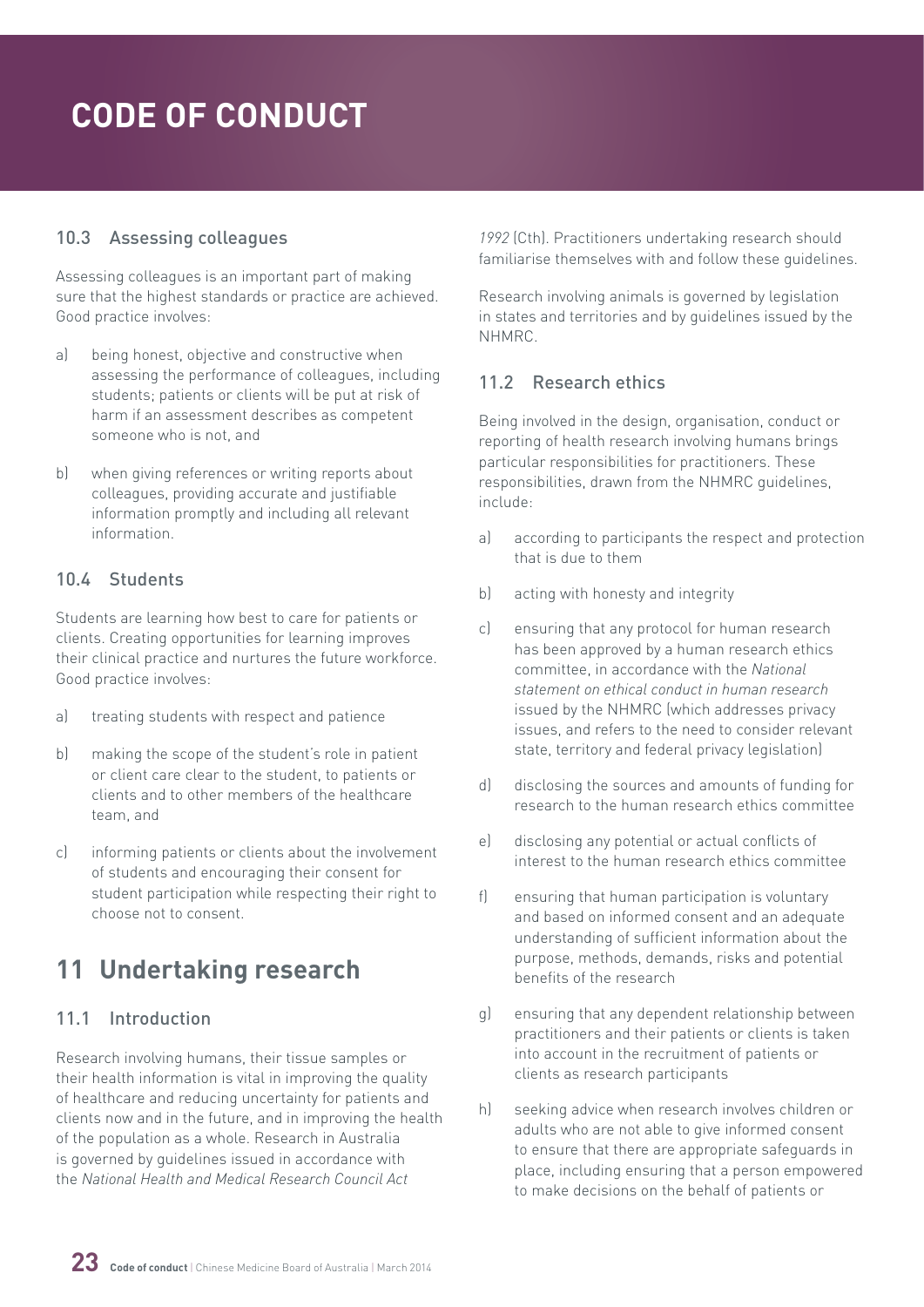<span id="page-23-0"></span>clients has given informed consent or that there is other lawful authority to proceed

- i) adhering to the approved research protocol
- j) monitoring the progress of the research and reporting adverse events or unexpected outcomes promptly
- k) respecting the entitlement of research participants to withdraw from any research at any time and without giving reasons
- l) adhering to the guidelines regarding publication of findings, authorship and peer review, and
- m) reporting possible fraud or misconduct in research as required under the *Australian code for the responsible conduct of research* issued by the NHMRC.

Practitioners should refer to the NHMRC publications listed above for more guidance.

#### 11.3 Treating practitioners and research

When practitioners are involved in research that involves patients or clients, good practice includes:

- a) respecting the right of patients or clients to withdraw from a study without prejudice to their treatment, and
- b) ensuring that a decision by patients or clients not to participate does not compromise the practitioner– patient/client relationship or the care of the patient or client.

### **References**

The Australian Commission on Safety and Quality in Health Care's website ([www.safetyandquality.gov.au\)](http://www.safetyandquality.gov.au) provides relevant guidance on a range of safety and quality issues. Information of particular relevance to health practitioners includes:

- health literacy
- open disclosure and incident management
- hand hygiene, and
- healthcare rights.

The National Health and Medical Research Council's website [\(www.nhmrc.gov.au\)](http://www.nhmrc.gov.au) provides relevant information on informed consent and research issues.

Health Workforce Australia's website [\(www.hwa.gov.au\)](http://www.hwa.gov.au) provides information on a range of health workforce issues, including resources on clinical supervision.

The Therapeutic Goods Administration's website [\(www.tga.gov.au\)](http://www.tga.gov.au) provides relevant information on therapeutic goods.

### **Definitions**

Electronic means any digital form of communication, including email, Skype, internet, social media, etc.

Providing care includes, but is not limited to any care, treatment, advice, service or goods provided in respect of the physical or mental health of a person, whether remunerated or pro bono.

Practice means any role, whether remunerated or not, in which the individual uses their skills and knowledge as a practitioner in their regulated health profession. For the purposes of this code, practice is not restricted to the provision of direct clinical care. It also includes using professional knowledge in a direct non-clinical relationship with patients or clients, working in management, administration, education, research, advisory, regulatory or policy development roles and any other roles that have an impact on safe, effective delivery of health services in the health profession.

Patient or client includes all consumers of healthcare services.

Social media describes the online and mobile tools that people use to share opinions, information, experiences, images, and video or audio clips and includes websites and applications used for social networking. Common sources of social media include, but are not limited to, social networking sites such as Facebook and LinkedIn. blogs (personal, professional and those published anonymously), WOMO, True Local and microblogs such as Twitter, content-sharing websites such as YouTube and Instagram, and discussion forums and message boards.